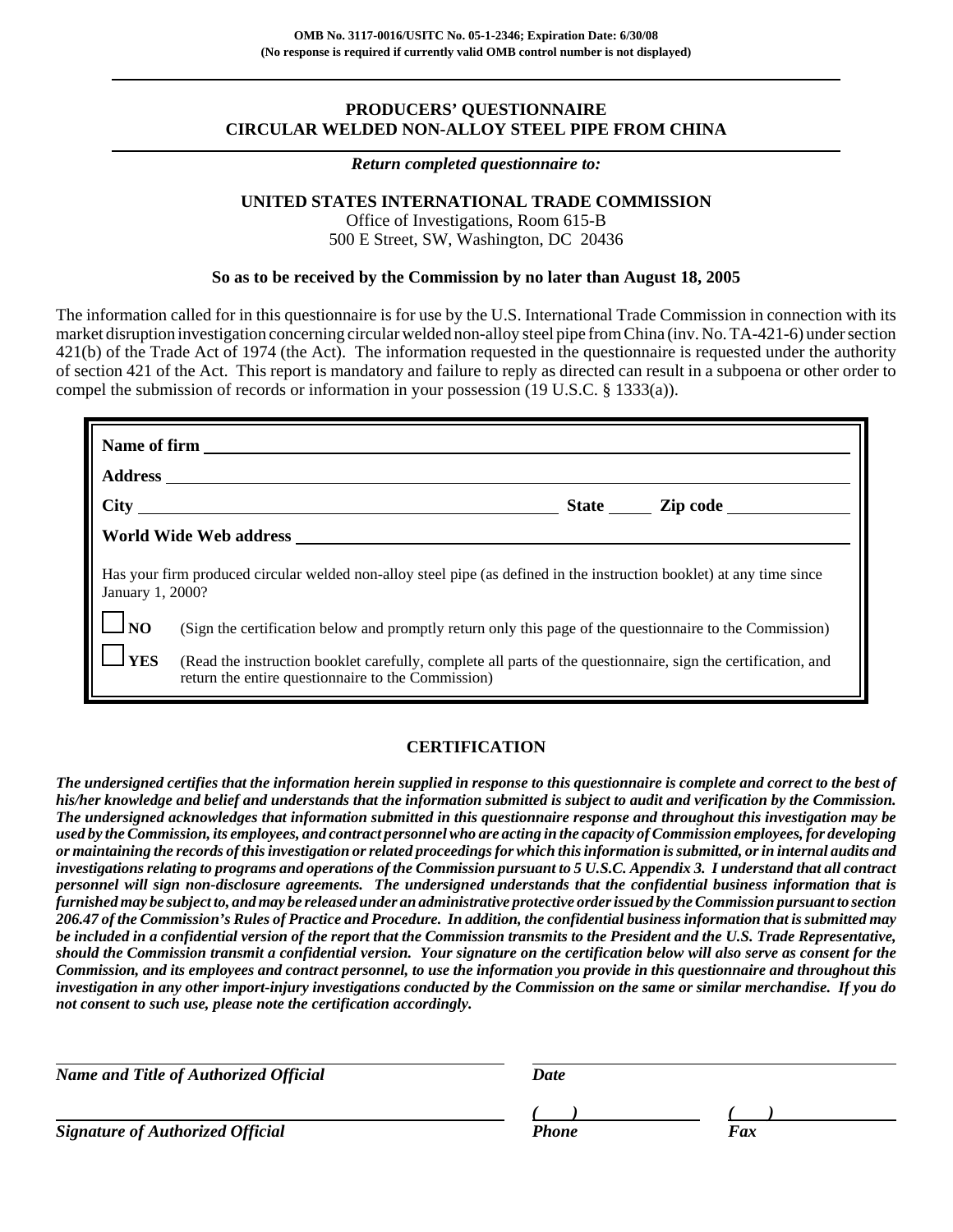# **PART I.--GENERAL QUESTIONS**

The questions in this questionnaire have been reviewed with market participants to ensure that issues of concern are adequately addressed and that data requests are sufficient, meaningful, and as limited as possible. Public reporting burden for this questionnaire is estimated to average 35 hours per response, including the time for reviewing instructions, searching existing data sources, gathering the data needed, and completing and reviewing the questionnaire. Send comments regarding the accuracy of this burden estimate or any other aspect of this collection of information, including suggestions for reducing the burden, to the Office of Investigations, U.S. International Trade Commission, 500 E Street, SW, Washington, DC 20436.

I-1. Please report below the actual number of hours required and the cost to your firm of preparing the reply to this questionnaire and completing the form.

| hours | dollars |
|-------|---------|
|       |         |

I-2. Provide the name and address of establishment(s) covered by this questionnaire (see page 3 of the instruction booklet for reporting guidelines). If your firm is publicly traded, please specify the stock exchange and trading symbol.

| $I-3$ . |  |  |  |  | Is your firm owned, in whole or in part, by any other firm? |
|---------|--|--|--|--|-------------------------------------------------------------|
|---------|--|--|--|--|-------------------------------------------------------------|

| $\Box$ No<br>$\Box$ Yes--List the following information. |  |
|----------------------------------------------------------|--|
|----------------------------------------------------------|--|

Firm name Address and Address ownership

Extent of

I-4. Do you support or oppose the petition? Please explain.

|  | $\Box$ Support |  | $\Box$ Oppose |  | $\Box$ Take no position |
|--|----------------|--|---------------|--|-------------------------|
|--|----------------|--|---------------|--|-------------------------|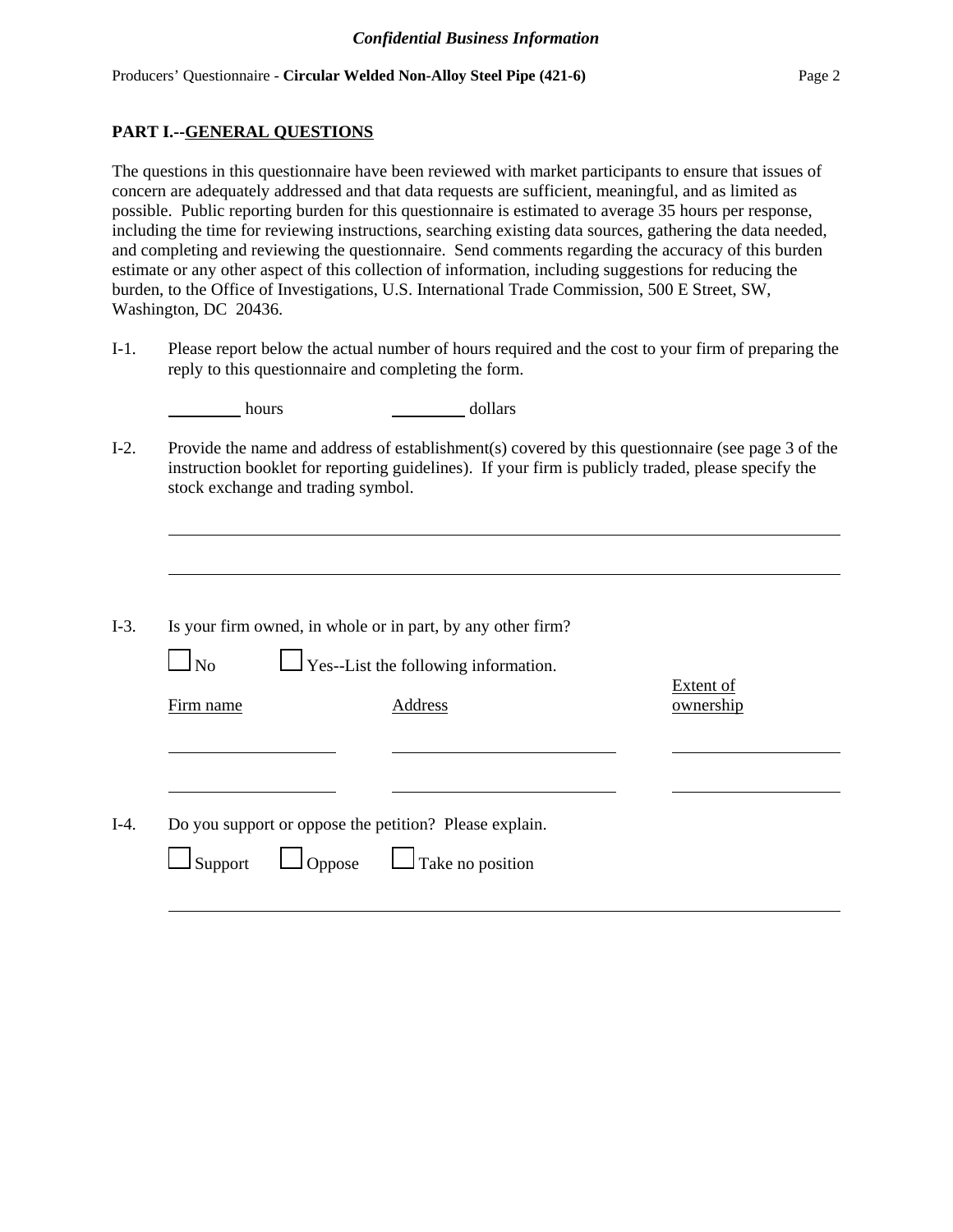# **PART I.--GENERAL QUESTIONS--***Continued*

| $I-5.$ | Does your firm have any related firms, either domestic or foreign, which are engaged in<br>importing circular welded non-alloy steel pipe from China into the United States or which are<br>engaged in exporting circular welded non-alloy steel pipe from China to the United States? |                                                                                                                                                    |                    |  |  |
|--------|----------------------------------------------------------------------------------------------------------------------------------------------------------------------------------------------------------------------------------------------------------------------------------------|----------------------------------------------------------------------------------------------------------------------------------------------------|--------------------|--|--|
|        | $\Box$ No                                                                                                                                                                                                                                                                              | $\Box$ Yes--List the following information.                                                                                                        |                    |  |  |
|        | Firm name                                                                                                                                                                                                                                                                              | Address                                                                                                                                            | Affiliation        |  |  |
|        |                                                                                                                                                                                                                                                                                        |                                                                                                                                                    |                    |  |  |
| $I-6.$ |                                                                                                                                                                                                                                                                                        | Does your firm have any related firms, either domestic or foreign, which are engaged in the<br>production of circular welded non-alloy steel pipe? |                    |  |  |
|        | $\Box$ No                                                                                                                                                                                                                                                                              | $\Box$ Yes--List the following information.                                                                                                        |                    |  |  |
|        | Firm name                                                                                                                                                                                                                                                                              | <b>Address</b>                                                                                                                                     | <b>Affiliation</b> |  |  |
|        |                                                                                                                                                                                                                                                                                        |                                                                                                                                                    |                    |  |  |
|        |                                                                                                                                                                                                                                                                                        |                                                                                                                                                    |                    |  |  |

# **PART II.--TRADE AND RELATED INFORMATION**

Further information on this part of the questionnaire can be obtained from Fred Ruggles (202-205-3187 or e-mail fred.ruggles@usitc.gov). **Supply all data requested on a calendar-year basis.**

II-1. Who should be contacted regarding the requested trade and related information?

Company contact:

Name and title

Phone No. **E-mail address** 

II-2. Has your firm experienced any plant openings, relocations, expansions, acquisitions, consolidations, closures, or prolonged shutdowns because of strikes or equipment failure; curtailment of production because of shortages of materials; or any other change in the character of your operations or organization relating to the production of circular welded non-alloy steel pipe since January 1, 2000?

 $\Box$  No  $\Box$  Yes--Supply details as to the time, nature, and significance of such changes.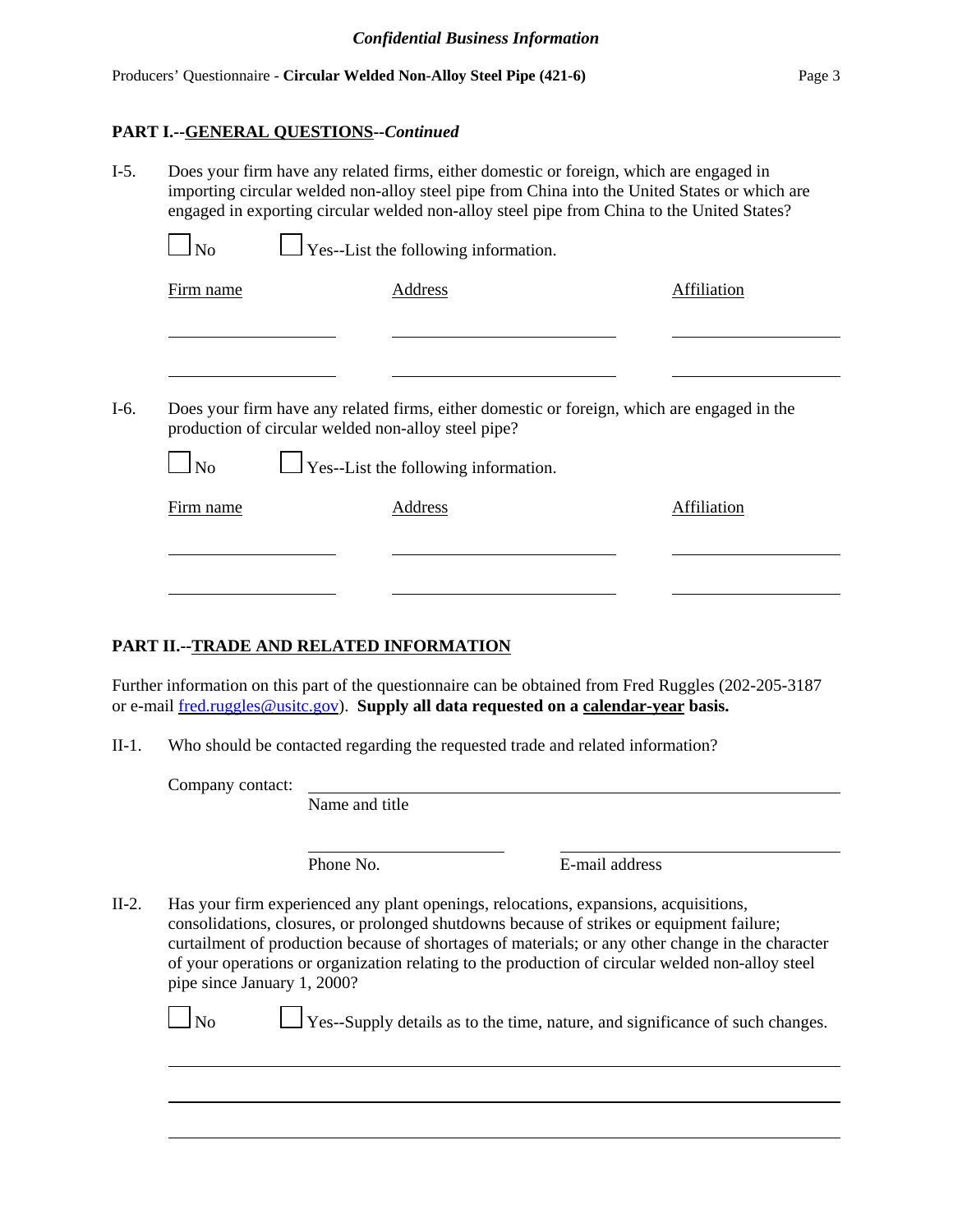# **PART II.--TRADE AND RELATED INFORMATION--***Continued*

| $II-3.$ | Does your firm produce other products on the same equipment and machinery used in the<br>production of circular welded non-alloy steel pipe? |                                                                                                                                                                                         |  |  |  |
|---------|----------------------------------------------------------------------------------------------------------------------------------------------|-----------------------------------------------------------------------------------------------------------------------------------------------------------------------------------------|--|--|--|
|         | N <sub>o</sub>                                                                                                                               | $\Gamma$ Yes--List the following information.                                                                                                                                           |  |  |  |
|         | Product                                                                                                                                      | Basis for allocation of capacity data                                                                                                                                                   |  |  |  |
|         |                                                                                                                                              |                                                                                                                                                                                         |  |  |  |
| $II-4.$ |                                                                                                                                              | Please describe the constraint(s) that set the limit(s) on your production capabilities.                                                                                                |  |  |  |
|         |                                                                                                                                              |                                                                                                                                                                                         |  |  |  |
| $II-5.$ | to produce circular welded non-alloy steel pipe?                                                                                             | Does your firm produce other products using the same production and related workers employed                                                                                            |  |  |  |
|         | N <sub>0</sub>                                                                                                                               | $\Gamma$ Yes--List the following information.                                                                                                                                           |  |  |  |
|         | Product                                                                                                                                      | Basis for allocation of employment data                                                                                                                                                 |  |  |  |
|         |                                                                                                                                              |                                                                                                                                                                                         |  |  |  |
| II-6.   |                                                                                                                                              | Since January 1, 2000, has your firm been involved in a toll agreement (see definition in the<br>instruction booklet) regarding the production of circular welded non-alloy steel pipe? |  |  |  |
|         | $\Gamma$ Yes--Name firm:<br>$\Box$ No                                                                                                        |                                                                                                                                                                                         |  |  |  |
| $II-7.$ |                                                                                                                                              | Does your firm produce circular welded non-alloy steel pipe in a foreign trade zone (FTZ)?                                                                                              |  |  |  |
|         | $1_{\rm No}$                                                                                                                                 | $\Box$ Yes--Identify FTZ(s): $\Box$                                                                                                                                                     |  |  |  |
| $II-8.$ |                                                                                                                                              | Since January 1, 2000, has your firm imported circular welded non-alloy steel pipe?                                                                                                     |  |  |  |
|         | N <sub>0</sub>                                                                                                                               | Yes--COMPLETE AND RETURN THE ENCLOSED IMPORTERS'<br><b>OUESTIONNAIRE</b>                                                                                                                |  |  |  |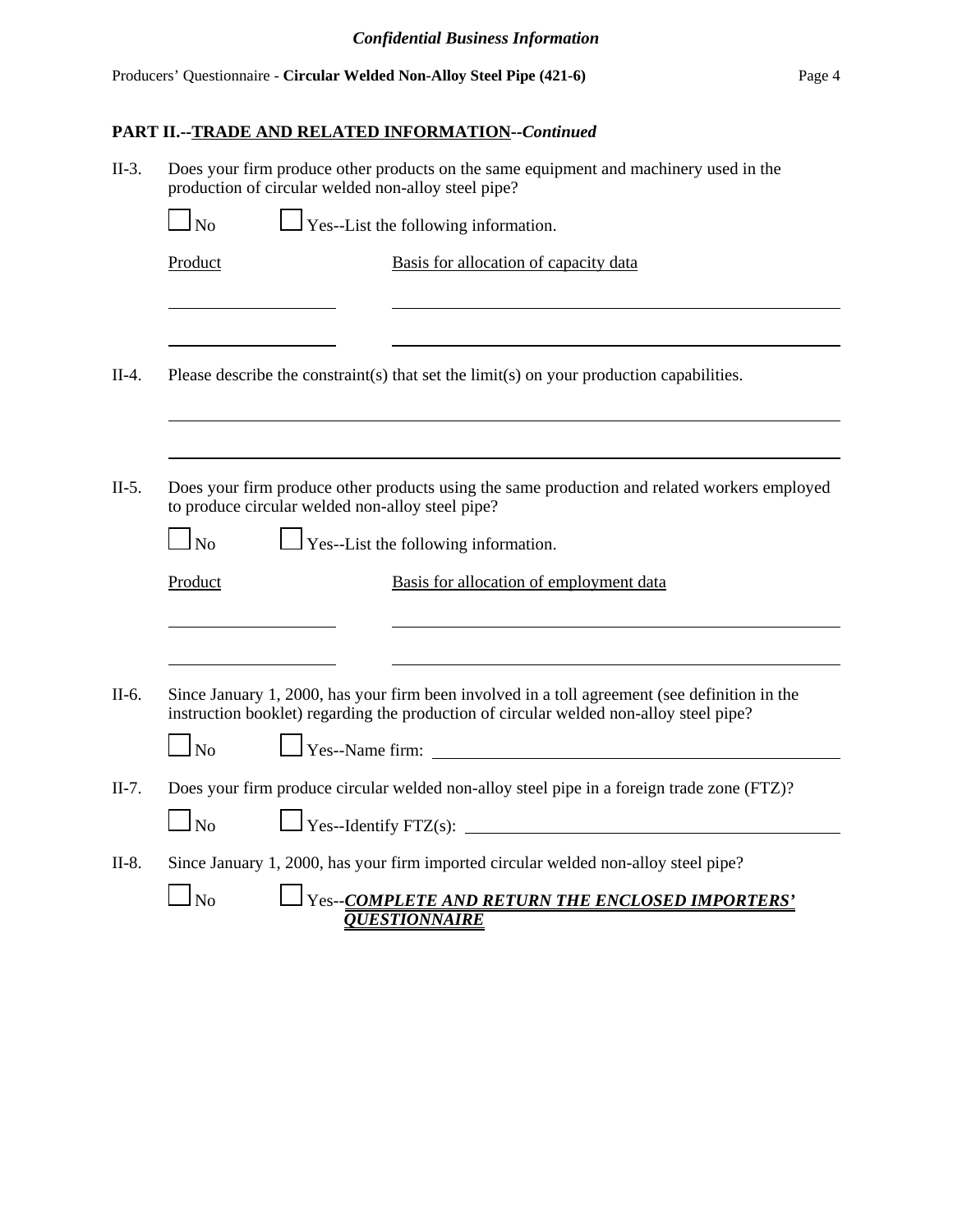#### Producers' Questionnaire - **Circular Welded Non-Alloy Steel Pipe (421-6)** Page 5

#### **PART II.--TRADE AND RELATED INFORMATION--***Continued*

II-9. Does your firm produce other products on the same equipment and machinery used in the production of circular welded non-alloy steel pipe?

 $\perp$  Yes–Please provide the following information.

| <b>Quantity (short tons)</b> |  |
|------------------------------|--|
|------------------------------|--|

|                                                                                                                                             | <b>Calendar years</b> |      |      |      |      | January-June |      |
|---------------------------------------------------------------------------------------------------------------------------------------------|-----------------------|------|------|------|------|--------------|------|
| <b>Item</b>                                                                                                                                 | 2000                  | 2001 | 2002 | 2003 | 2004 | 2004         | 2005 |
| Annual capacity for all<br>products                                                                                                         |                       |      |      |      |      |              |      |
| Production:<br>Subject products                                                                                                             |                       |      |      |      |      |              |      |
| Standard and structural<br>pipe<br>> 16 inches OD                                                                                           |                       |      |      |      |      |              |      |
| OCTG <sup>1</sup>                                                                                                                           |                       |      |      |      |      |              |      |
| Line pipe $2$                                                                                                                               |                       |      |      |      |      |              |      |
| Other $3$                                                                                                                                   |                       |      |      |      |      |              |      |
| All products                                                                                                                                |                       |      |      |      |      |              |      |
| <sup>1</sup> Oil country tubular goods.<br><sup>2</sup> Welded pipe for oil and gas pipeline applications.<br><sup>3</sup> Please describe: |                       |      |      |      |      |              |      |

II-10. a) Please identify the circular welded non-alloy steel pipe produced by your firm, as follows (use additional pages as necessary):

 $\overline{a}$ 

| Size (inches in outside diameter $(0.D.)$ ).              | to  |
|-----------------------------------------------------------|-----|
| Avg. wall thickness (inches) $\dots$                      | TO. |
| Length (feet) $\dots \dots \dots \dots \dots \dots \dots$ | Ю   |
| $\triangle$ STM specs. and grades $\dots \dots \dots$     |     |

- b) Describe the limitations on the circular welded non-alloy steel pipe that your firm is capable of producing, including the constraints that set limits on your production capability. Use additional pages as necessary.
- II-11. Are there any types of circular welded non-alloy steel pipe that U.S. manufacturers do not currently produce (or during the period of investigation did not produce), which must be imported into the U.S. market from China or other countries? When considering "types," consider physical composition, method of manufacture, specification standards, size, or any other key characteristics such that it is "frequently" used for different end-uses than those produced in the U.S.

 $\Box$  No  $\Box$  Yes-- (a) Please identify the product(s) (including type and size), their uses, and sources: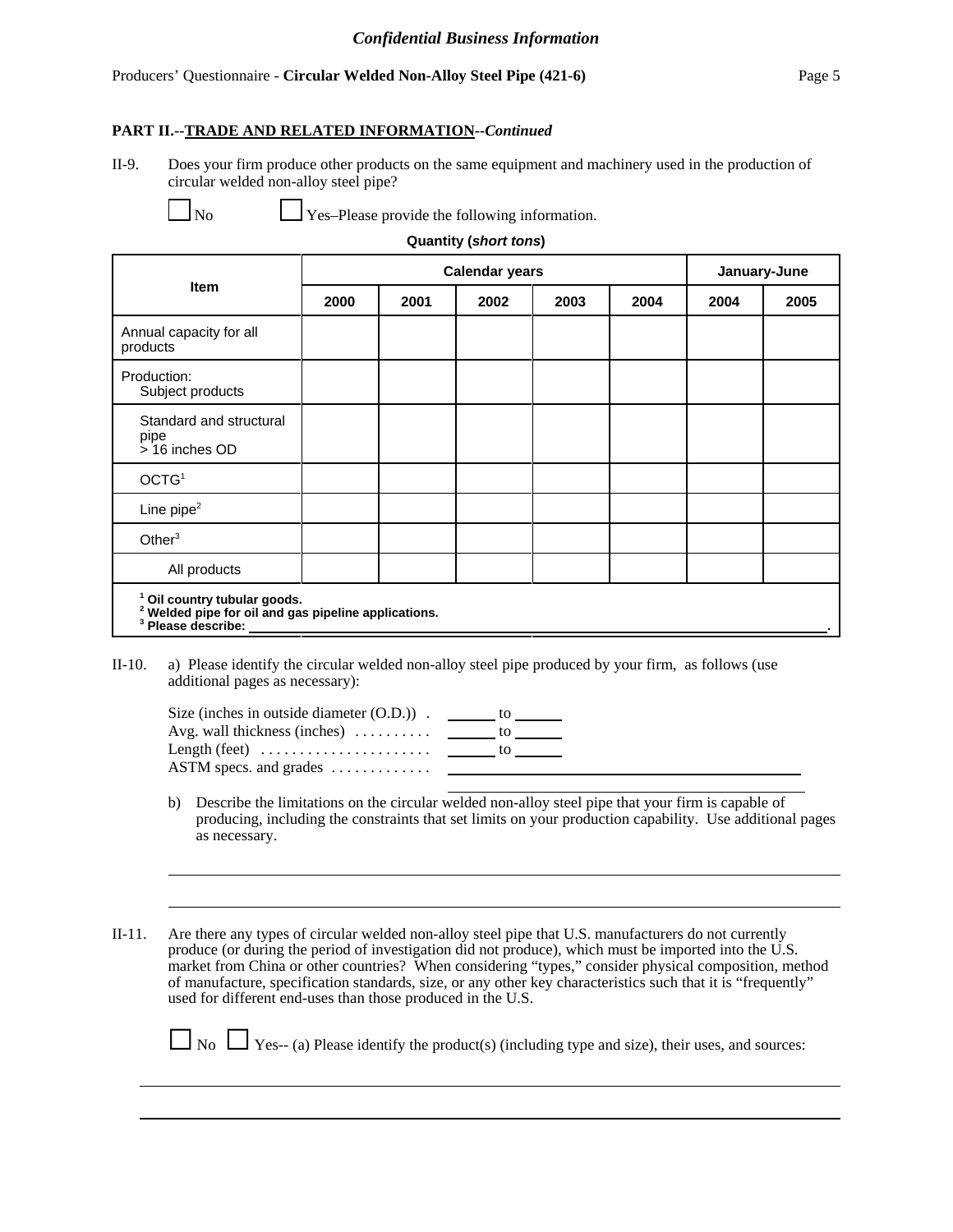#### **PART II.--TRADE AND RELATED INFORMATION--***Continued*

II-12. Please discuss the impact of the following developments with respect to your firm's circular welded non-alloy steel pipe operations since January 1, 2000 (use additional pages as necessary):

a) the imposition, modification, and termination of the U.S. safeguard tariffs (March 2002-December 2003) on standard pipe and other forms of welded tubular products (except OCTG and line pipe)--

> the control of the control of the control of the control of the control of the control of the control of the control of the control of the control of the control of the control of the control of the control of the control the control of the control of the control of the control of the control of the control of the control of the control of the control of the control of the control of the control of the control of the control of the control

b) the imposition, modification, and termination of the U.S. safeguard tariffs (March 2002-December 2003) on flat-rolled steel--

c) changes in the availability and prices of direct inputs (e.g., hot-rolled steel) and upstream materials (e.g., steel scrap)--

d) the closure or relocation of circular welded non-alloy steel pipe capacity in the United States generally as well as on a regional basis (please identify firms and time frames involved)--

e) demand trends among key end users--

f) changes in transportation options and costs (including the availability and expense of rail, truck, and international waterborne transport)--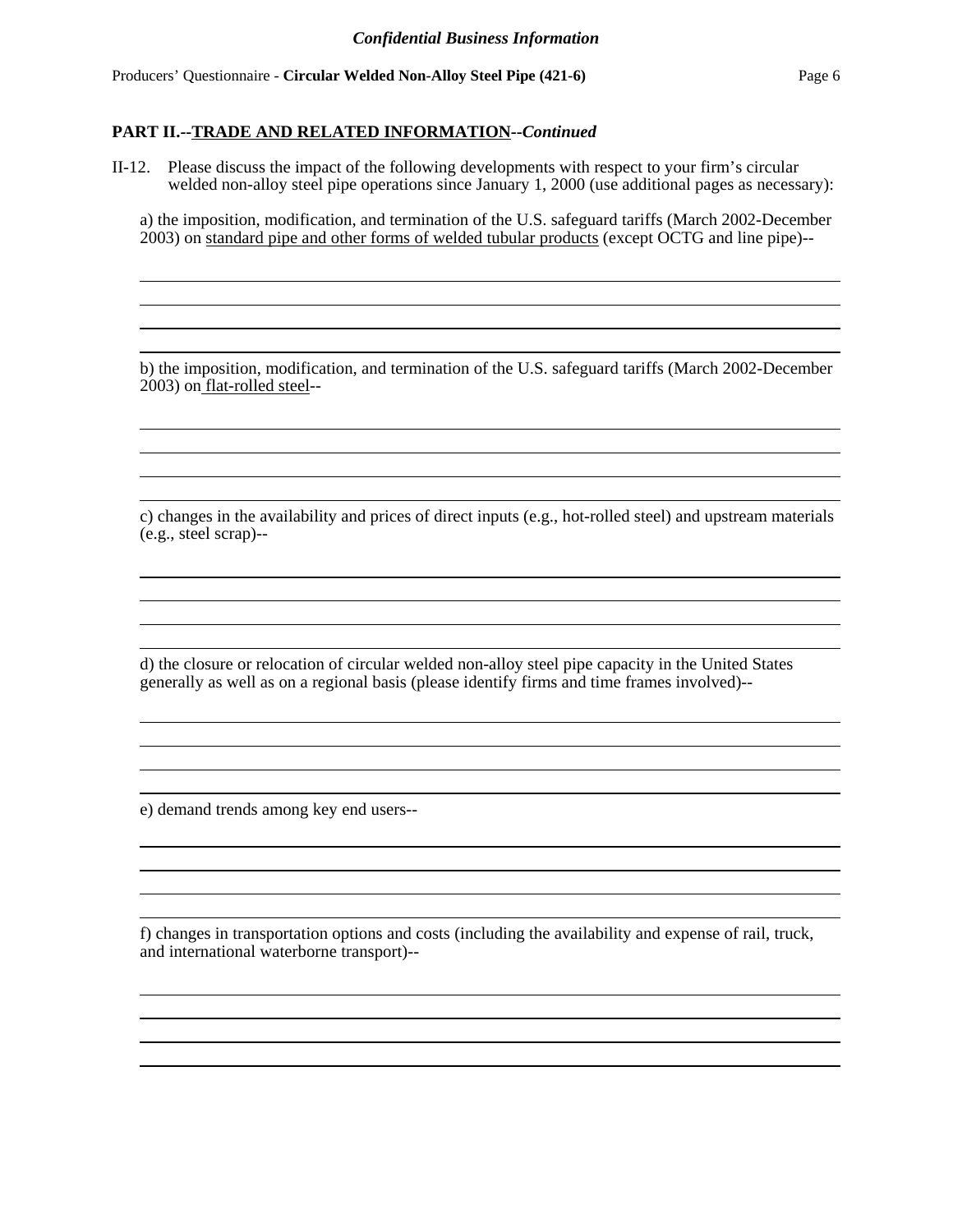#### **PART II.--TRADE AND RELATED INFORMATION--***Continued*

II-13. **Circular welded non-alloy steel pipe**.-- Report your firm's production capacity, production, shipments, inventories, and employment related to the production of circular welded non-alloy steel pipe in your U.S. establishment(s) during the specified periods. (See definitions in the instruction booklet.)

|                                                                 | (Quantity in short tons, value in \$1,000) |                       |      |              |      |      |      |
|-----------------------------------------------------------------|--------------------------------------------|-----------------------|------|--------------|------|------|------|
| <b>Item</b>                                                     |                                            | <b>Calendar years</b> |      | January-June |      |      |      |
|                                                                 | 2000                                       | 2001                  | 2002 | 2003         | 2004 | 2004 | 2005 |
| <b>AVERAGE PRODUCTION CAPACITY</b><br>(quantity)                |                                            |                       |      |              |      |      |      |
| <b>BEGINNING-OF-PERIOD INVENTORIES</b><br>(quantity)            |                                            |                       |      |              |      |      |      |
| <b>PRODUCTION</b> ( <i>quantity</i> ) <sup>1</sup>              |                                            |                       |      |              |      |      |      |
| <b>U.S. SHIPMENTS:</b>                                          |                                            |                       |      |              |      |      |      |
| <b>Commercial shipments:</b>                                    |                                            |                       |      |              |      |      |      |
| Quantity of commercial shipments                                |                                            |                       |      |              |      |      |      |
| Value of commercial shipments                                   |                                            |                       |      |              |      |      |      |
| Internal consumption:                                           |                                            |                       |      |              |      |      |      |
| Quantity of internal consumption                                |                                            |                       |      |              |      |      |      |
| Value <sup>2</sup> of internal consumption                      |                                            |                       |      |              |      |      |      |
| <b>Transfers to related firms:</b>                              |                                            |                       |      |              |      |      |      |
| Quantity of transfers to related firms                          |                                            |                       |      |              |      |      |      |
| Value <sup>1</sup> of transfers to related firms                |                                            |                       |      |              |      |      |      |
| <b>EXPORT SHIPMENTS:3</b>                                       |                                            |                       |      |              |      |      |      |
| Quantity of export shipments                                    |                                            |                       |      |              |      |      |      |
| Value of export shipments                                       |                                            |                       |      |              |      |      |      |
| END-OF-PERIOD INVENTORIES <sup>4</sup> (quantity)               |                                            |                       |      |              |      |      |      |
| <b>U.S. COMMERCIAL SHIPMENTS TO:</b><br>Distributors (quantity) |                                            |                       |      |              |      |      |      |
| End users (quantity)                                            |                                            |                       |      |              |      |      |      |
| <b>AVERAGE NUMBER OF PRWS</b>                                   |                                            |                       |      |              |      |      |      |
| HOURS WORKED BY PRWs (1,000 hours)                              |                                            |                       |      |              |      |      |      |
| <b>WAGES PAID TO PRWs (value)</b>                               |                                            |                       |      |              |      |      |      |

<sup>1</sup> The production capability (see definitions in instructions booklet) reported is based on operating hours per week, weeks per year. Please describe the methodology used to calculate production capability, and explain any changes in reported capacity (use additional pages as necessary).

<sup>2</sup> Internal consumption and transfers to related firms must be valued at fair market value. In the event that you use a different basis for valuing these transactions, please specify that basis (e.g., cost, cost plus, etc.) and provide value data using that basis for 2000, 2001, 2002, 2003, and 2004 below:

<sup>3</sup> Identify your principal export markets:

4 Reconciliation of data.--Please note that the **quantities** reported above should reconcile as follows: beginning-of-period inventories, plus production, less total shipments, equals end-of-period inventories. Do the data reported reconcile?

Yes **No--Please explain:** 

.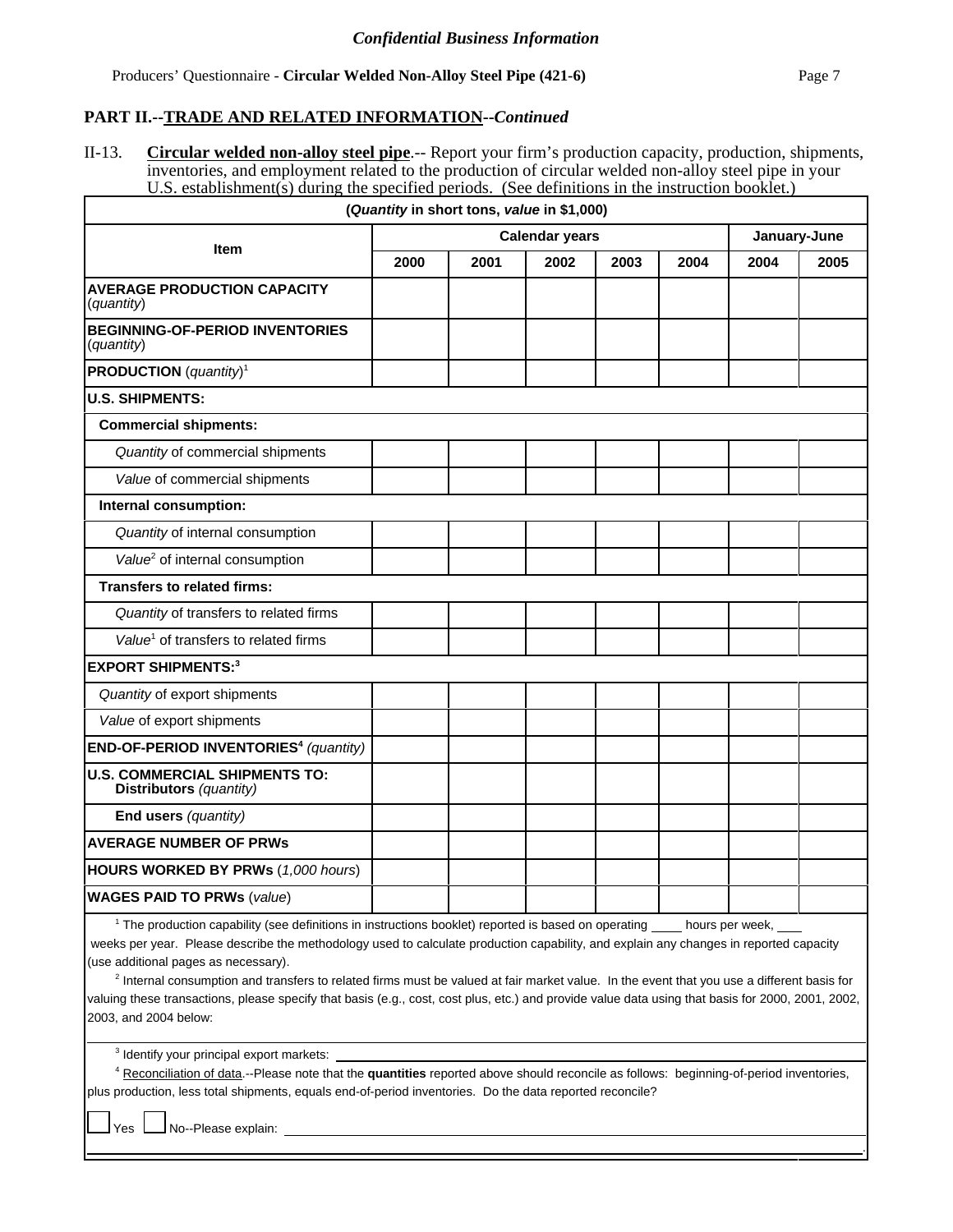Producers' Questionnaire - **Circular Welded Non-Alloy Steel Pipe (421-6)** Page 8

## **PART II.--TRADE AND RELATED INFORMATION--***Continued*

II-14. If you reported transfers to related firms in question II-13, please indicate the nature of the relationship between your firm and the related firms (e.g., joint venture, wholly owned subsidiary), whether the transfers were priced by market or by a non-market formula, whether your firm retained marketing rights to all transfers, and whether the related firms also processed inputs from sources other than your firm.

II-15. **U.S. shipments by stenciling and type**.-- Report your firm's U.S. shipments (commercial shipments, internal consumption, and transfers to related firms) of circular welded non-alloy steel pipe produced in your U.S. establishment(s) during the specified periods. Report by stenciling and by type (black and corrosion-resistant). (See definitions in the instruction booklet.)

|                                                                                                                                                                                                                                                                            |      | (Quantity in short tons, value in \$1,000) |      |      |      |      |              |
|----------------------------------------------------------------------------------------------------------------------------------------------------------------------------------------------------------------------------------------------------------------------------|------|--------------------------------------------|------|------|------|------|--------------|
| <b>Calendar years</b><br><b>Item</b>                                                                                                                                                                                                                                       |      |                                            |      |      |      |      | January-June |
|                                                                                                                                                                                                                                                                            | 2000 | 2001                                       | 2002 | 2003 | 2004 | 2004 | 2005         |
| Stenciling (quantity): <sup>1</sup>                                                                                                                                                                                                                                        |      |                                            |      |      |      |      |              |
| Stenciled to meet ONLY ASTM<br>specifications                                                                                                                                                                                                                              |      |                                            |      |      |      |      |              |
| Stenciled to meet ASTM AND API<br>specifications                                                                                                                                                                                                                           |      |                                            |      |      |      |      |              |
| Stenciled to proprietary specifications<br>(e.g., certain fence tubing)                                                                                                                                                                                                    |      |                                            |      |      |      |      |              |
| Not stenciled to any specification <sup>2</sup>                                                                                                                                                                                                                            |      |                                            |      |      |      |      |              |
| Other $3$                                                                                                                                                                                                                                                                  |      |                                            |      |      |      |      |              |
| Total <sup>4</sup>                                                                                                                                                                                                                                                         |      |                                            |      |      |      |      |              |
| <b>Product type:</b>                                                                                                                                                                                                                                                       |      |                                            |      |      |      |      |              |
| Black pipe--                                                                                                                                                                                                                                                               |      |                                            |      |      |      |      |              |
| Quantity of U.S. shipments                                                                                                                                                                                                                                                 |      |                                            |      |      |      |      |              |
| Value of U.S. shipments                                                                                                                                                                                                                                                    |      |                                            |      |      |      |      |              |
| Corrosion-resistant pipe--                                                                                                                                                                                                                                                 |      |                                            |      |      |      |      |              |
| Quantity of U.S. shipments                                                                                                                                                                                                                                                 |      |                                            |      |      |      |      |              |
| Value of U.S. shipments                                                                                                                                                                                                                                                    |      |                                            |      |      |      |      |              |
| Total <sup>4</sup>                                                                                                                                                                                                                                                         |      |                                            |      |      |      |      |              |
| Quantity of U.S. shipments                                                                                                                                                                                                                                                 |      |                                            |      |      |      |      |              |
| Value of U.S. shipments                                                                                                                                                                                                                                                    |      |                                            |      |      |      |      |              |
| <sup>1</sup> Categorize the pipe according to how it was stenciled (or otherwise certified). NOTE THAT THE CATEGORIES ARE<br>MUTUALLY EXCLUSIVE (i.e., no pipe shipped by your firm should be listed in more than one of the categories).<br><sup>2</sup> Please describe: |      |                                            |      |      |      |      |              |
| <sup>3</sup> Please describe:<br><sup>4</sup> Totals should equal the total of U.S. shipments reported in section II-13. If totals do not reconcile, please explain why.                                                                                                   |      |                                            |      |      |      |      |              |
|                                                                                                                                                                                                                                                                            |      |                                            |      |      |      |      |              |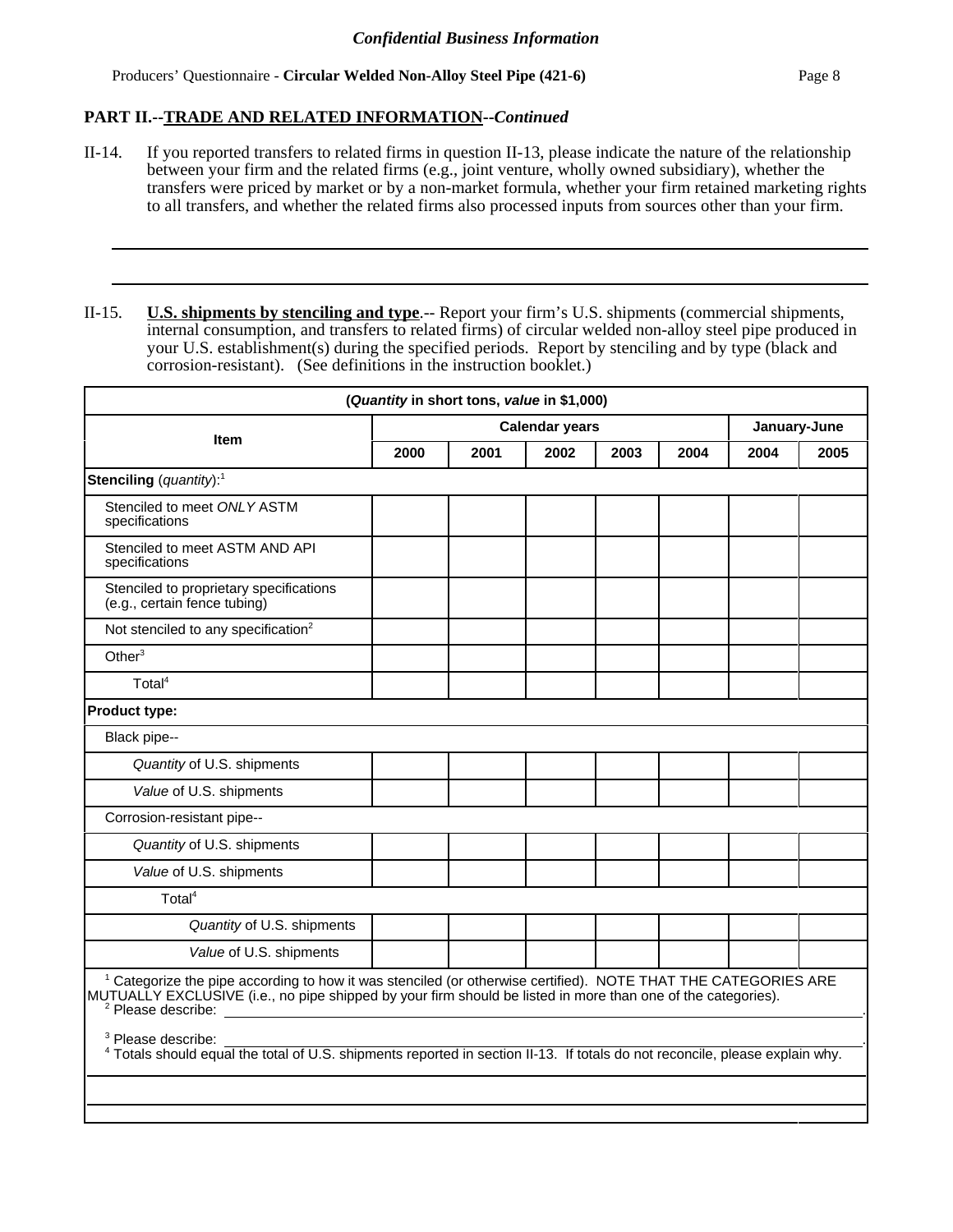# **PART II.--TRADE AND RELATED INFORMATION--***Continued*

II-16. **Low Alloy Circular Welded Non-Alloy Steel Pipe--IMPORTS BY SOURCE**.–Report your firm's U.S. shipments of low alloy circular welded steel pipe produced by your firm during the specified periods.

| (Quantity in short tons, value in \$1,000) |                       |      |              |      |      |      |      |  |  |  |  |
|--------------------------------------------|-----------------------|------|--------------|------|------|------|------|--|--|--|--|
|                                            | <b>Calendar years</b> |      | January-June |      |      |      |      |  |  |  |  |
| <b>Item</b>                                | 2000                  | 2001 | 2002         | 2003 | 2004 | 2004 | 2005 |  |  |  |  |
| Quantity of U.S. shipments                 |                       |      |              |      |      |      |      |  |  |  |  |
| Value of U.S. shipments                    |                       |      |              |      |      |      |      |  |  |  |  |

II-17. **Purchases**.--Other than direct imports, has your firm otherwise purchased circular welded nonalloy steel pipe since January 1, 2000? (See definitions in the instruction booklet.)

 $\Box$  No  $\Box$  Yes--Report such purchases below.<sup>1</sup>

|                                                                                                                               |                                      | (Quantity in short tons, value in \$1,000) |  |  |  |  |      |
|-------------------------------------------------------------------------------------------------------------------------------|--------------------------------------|--------------------------------------------|--|--|--|--|------|
|                                                                                                                               |                                      | <b>Calendar years</b><br>January-June      |  |  |  |  |      |
| Item                                                                                                                          | 2000<br>2001<br>2002<br>2003<br>2004 |                                            |  |  |  |  | 2005 |
| PURCHASES FROM U.S. IMPORTERS OF PRODUCT FROM--                                                                               |                                      |                                            |  |  |  |  |      |
| CHINA:2                                                                                                                       |                                      |                                            |  |  |  |  |      |
| Quantity                                                                                                                      |                                      |                                            |  |  |  |  |      |
| Value                                                                                                                         |                                      |                                            |  |  |  |  |      |
| <b>ALL OTHER COUNTRIES:3</b>                                                                                                  |                                      |                                            |  |  |  |  |      |
| Quantity                                                                                                                      |                                      |                                            |  |  |  |  |      |
| Value                                                                                                                         |                                      |                                            |  |  |  |  |      |
| PURCHASES FROM DOMESTIC PRODUCERS: <sup>4</sup>                                                                               |                                      |                                            |  |  |  |  |      |
| Quantity                                                                                                                      |                                      |                                            |  |  |  |  |      |
| Value                                                                                                                         |                                      |                                            |  |  |  |  |      |
| <b>PURCHASES FROM OTHER SOURCES:5</b>                                                                                         |                                      |                                            |  |  |  |  |      |
| Quantity                                                                                                                      |                                      |                                            |  |  |  |  |      |
| Value                                                                                                                         |                                      |                                            |  |  |  |  |      |
| <sup>1</sup> Please indicate your reasons for purchasing this product. If your reasons differ by source, please<br>elaborate. |                                      |                                            |  |  |  |  |      |
| <sup>2</sup> Please list the name of the firm(s) from which you purchased this product.                                       |                                      |                                            |  |  |  |  |      |
| <sup>3</sup> Please list the name of the firm(s) from which you purchased this product.                                       |                                      |                                            |  |  |  |  |      |
| <sup>4</sup> Please list the name of the firm(s) from which you purchased this product.                                       |                                      |                                            |  |  |  |  |      |
| <sup>5</sup> Please list the name of the firm(s) from which you purchased this product.                                       |                                      |                                            |  |  |  |  |      |
|                                                                                                                               |                                      |                                            |  |  |  |  |      |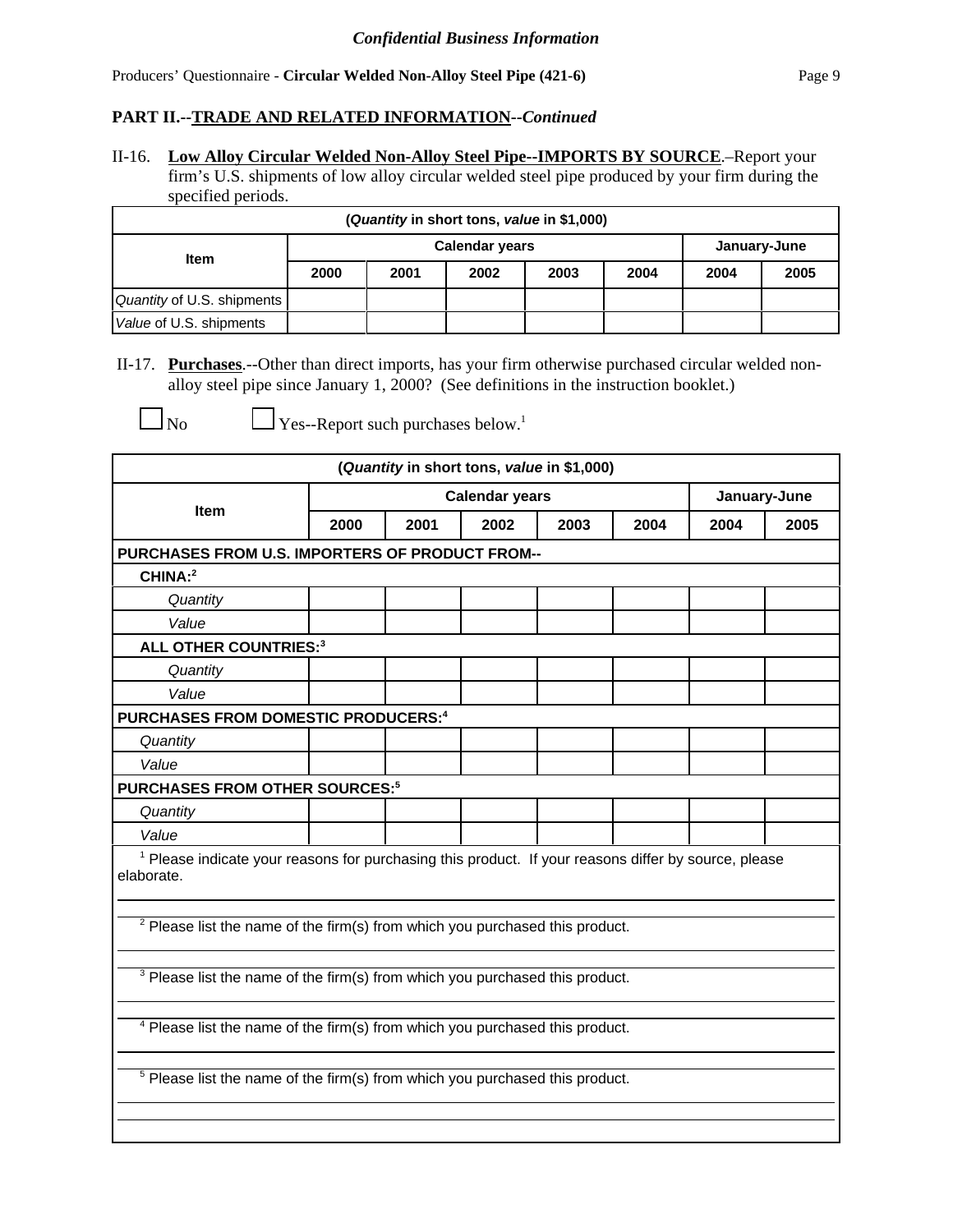# **PART III.--FINANCIAL INFORMATION**

Address questions on this part of the questionnaire to Mary Pedersen (202-205-32473253 or e-mail mary.pedersen@usitc.gov).

III-1. Who should be contacted regarding the requested financial information? List the names, titles, and phone numbers (including extensions) of the people who actually prepared and/or have actual knowledge of this response.

|                         | Ext.<br>Phone No.<br>Your company's World Wide Website:                                                                                                                                                                                                                                                                                                                                                                                                                                                                                                                                                                                      | Fax No. | E-mail address                                                                                                                                                                                                                         |
|-------------------------|----------------------------------------------------------------------------------------------------------------------------------------------------------------------------------------------------------------------------------------------------------------------------------------------------------------------------------------------------------------------------------------------------------------------------------------------------------------------------------------------------------------------------------------------------------------------------------------------------------------------------------------------|---------|----------------------------------------------------------------------------------------------------------------------------------------------------------------------------------------------------------------------------------------|
|                         |                                                                                                                                                                                                                                                                                                                                                                                                                                                                                                                                                                                                                                              |         |                                                                                                                                                                                                                                        |
|                         |                                                                                                                                                                                                                                                                                                                                                                                                                                                                                                                                                                                                                                              |         |                                                                                                                                                                                                                                        |
|                         |                                                                                                                                                                                                                                                                                                                                                                                                                                                                                                                                                                                                                                              |         |                                                                                                                                                                                                                                        |
|                         | Briefly describe your Financial Accounting system.                                                                                                                                                                                                                                                                                                                                                                                                                                                                                                                                                                                           |         |                                                                                                                                                                                                                                        |
|                         | A. When does your fiscal year end (month and day)?<br>If your fiscal year changed during the periods examined, explain below:                                                                                                                                                                                                                                                                                                                                                                                                                                                                                                                |         |                                                                                                                                                                                                                                        |
| <b>B.1.</b><br>2.<br>3. | Describe the lowest level of operations (e.g., plant, division, company-wide) for which<br>financial statements are prepared that include subject merchandise: ________________________________<br>Does your firm prepare profit/loss statements for the subject merchandise: yes___ no___<br>How often did your firm (or parent company) prepare financial statements (including<br>annual reports, 10K's)? Please check relevant items below.<br>Audited__ unaudited___ annual reports___ 10K's___ 10Q's___<br>Monthly___quarterly___semi-annually__annually__<br>Accounting basis: GAAP___ cash___ tax____ other comprehensive (specify)_ |         |                                                                                                                                                                                                                                        |
|                         |                                                                                                                                                                                                                                                                                                                                                                                                                                                                                                                                                                                                                                              |         |                                                                                                                                                                                                                                        |
|                         |                                                                                                                                                                                                                                                                                                                                                                                                                                                                                                                                                                                                                                              |         | Note: The Commission may request your company to submit copies of your financial statements<br>including internal profit/loss statements.<br>Briefly describe your Cost Accounting system (e.g., standard cost, job order cost, etc.). |

III-5. Other products.--Please list any other products you produced in the facilities in which you produced circular welded non-alloy steel pipe, and provide the share of net sales accounted for by these other products in your most recent fiscal year:

**Product(s) Share of sales**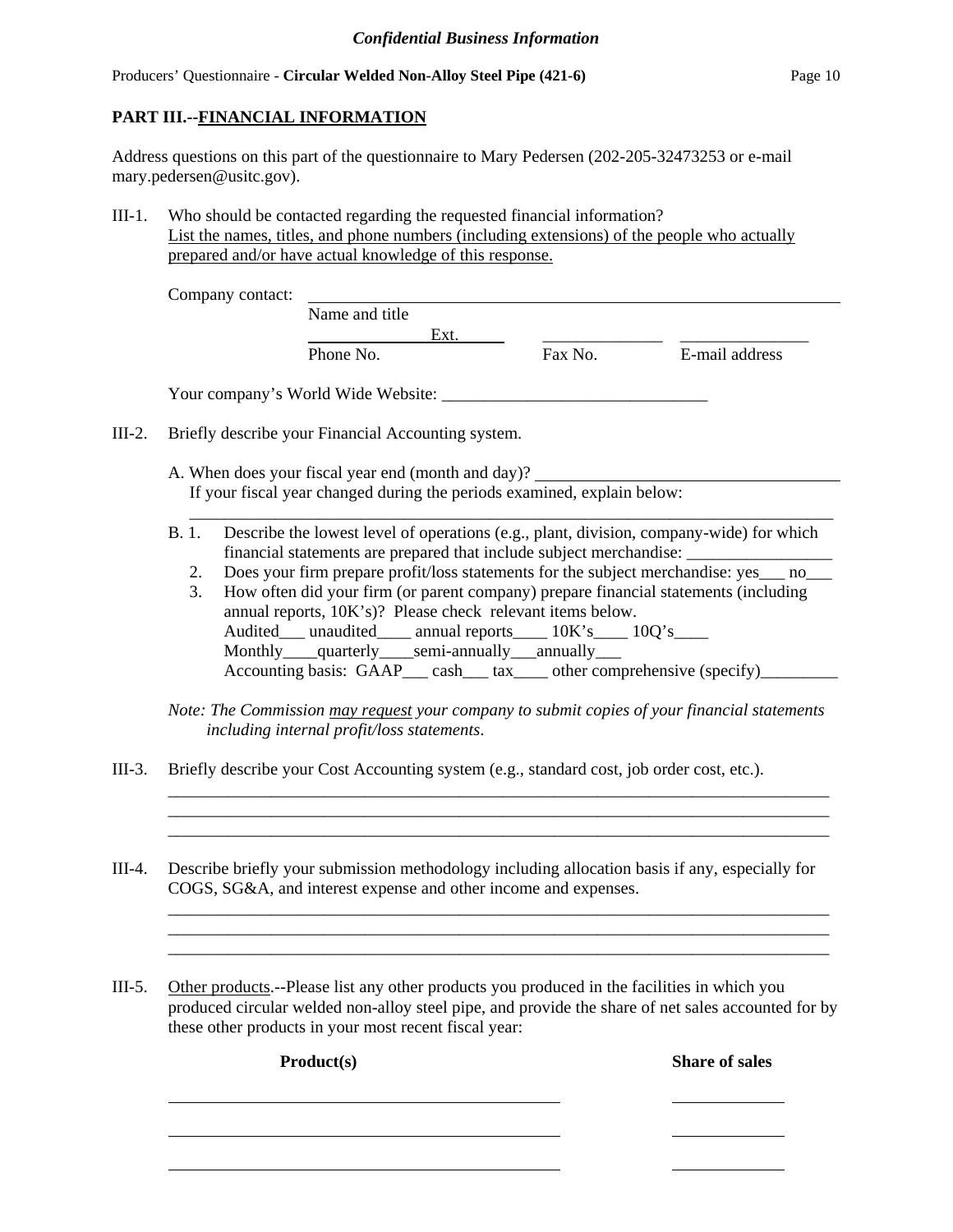#### **PART III.--FINANCIAL INFORMATION--***Continued*

III-6. Operations on circular welded non-alloy steel pipe.--Report the revenue and related cost information requested below on the circular welded non-alloy steel pipe operations of your U.S. establishment(s).<sup>1</sup> Note that internal consumption and transfers to related firms must be valued at fair market value and purchases from related firms must be at cost. Provide data for your five most recently completed fiscal years and interim periods, in chronological order from left to right.

|                                                                                     |  | (Quantity in short tons, value in \$1,000) |  |  |      |      |
|-------------------------------------------------------------------------------------|--|--------------------------------------------|--|--|------|------|
|                                                                                     |  | January-June                               |  |  |      |      |
| Item                                                                                |  |                                            |  |  | 2004 | 2005 |
| Net sales quantities: <sup>2</sup>                                                  |  |                                            |  |  |      |      |
| Commercial sales                                                                    |  |                                            |  |  |      |      |
| Internal consumption                                                                |  |                                            |  |  |      |      |
| Transfers to related firms                                                          |  |                                            |  |  |      |      |
| Total net sales quantities                                                          |  |                                            |  |  |      |      |
| Net sales values: <sup>2</sup>                                                      |  |                                            |  |  |      |      |
| Commercial sales                                                                    |  |                                            |  |  |      |      |
| Internal consumption                                                                |  |                                            |  |  |      |      |
| Transfers to related firms                                                          |  |                                            |  |  |      |      |
| Total net sales values                                                              |  |                                            |  |  |      |      |
| Cost of goods sold (including internal consumption and transfers to related firms): |  |                                            |  |  |      |      |
| Raw materials                                                                       |  |                                            |  |  |      |      |
| Direct labor                                                                        |  |                                            |  |  |      |      |
| Other factory costs                                                                 |  |                                            |  |  |      |      |
| Total cost of goods sold                                                            |  |                                            |  |  |      |      |
| Gross profit or (loss)                                                              |  |                                            |  |  |      |      |
| Selling, general, and administrative (SG&A) expenses:                               |  |                                            |  |  |      |      |
| Selling expenses                                                                    |  |                                            |  |  |      |      |
| General and administrative expenses                                                 |  |                                            |  |  |      |      |
| Total SG&A expenses                                                                 |  |                                            |  |  |      |      |
| <b>Operating income or (loss)</b>                                                   |  |                                            |  |  |      |      |
| Other income and expenses:                                                          |  |                                            |  |  |      |      |
| Interest expense                                                                    |  |                                            |  |  |      |      |
| All other expense items                                                             |  |                                            |  |  |      |      |
| All other income items                                                              |  |                                            |  |  |      |      |
| All other income or expenses, net                                                   |  |                                            |  |  |      |      |
| Net income or (loss) before income taxes                                            |  |                                            |  |  |      |      |
| Depreciation/amortization included above                                            |  |                                            |  |  |      |      |
|                                                                                     |  |                                            |  |  |      |      |

<sup>1</sup> Include only sales (whether domestic or export) and costs related to your U.S. manufacturing operations.

<sup>2</sup> Less discounts, returns, and allowances. The quantities and values should approximate the corresponding shipment quantities and values reported in Part II of this questionnaire.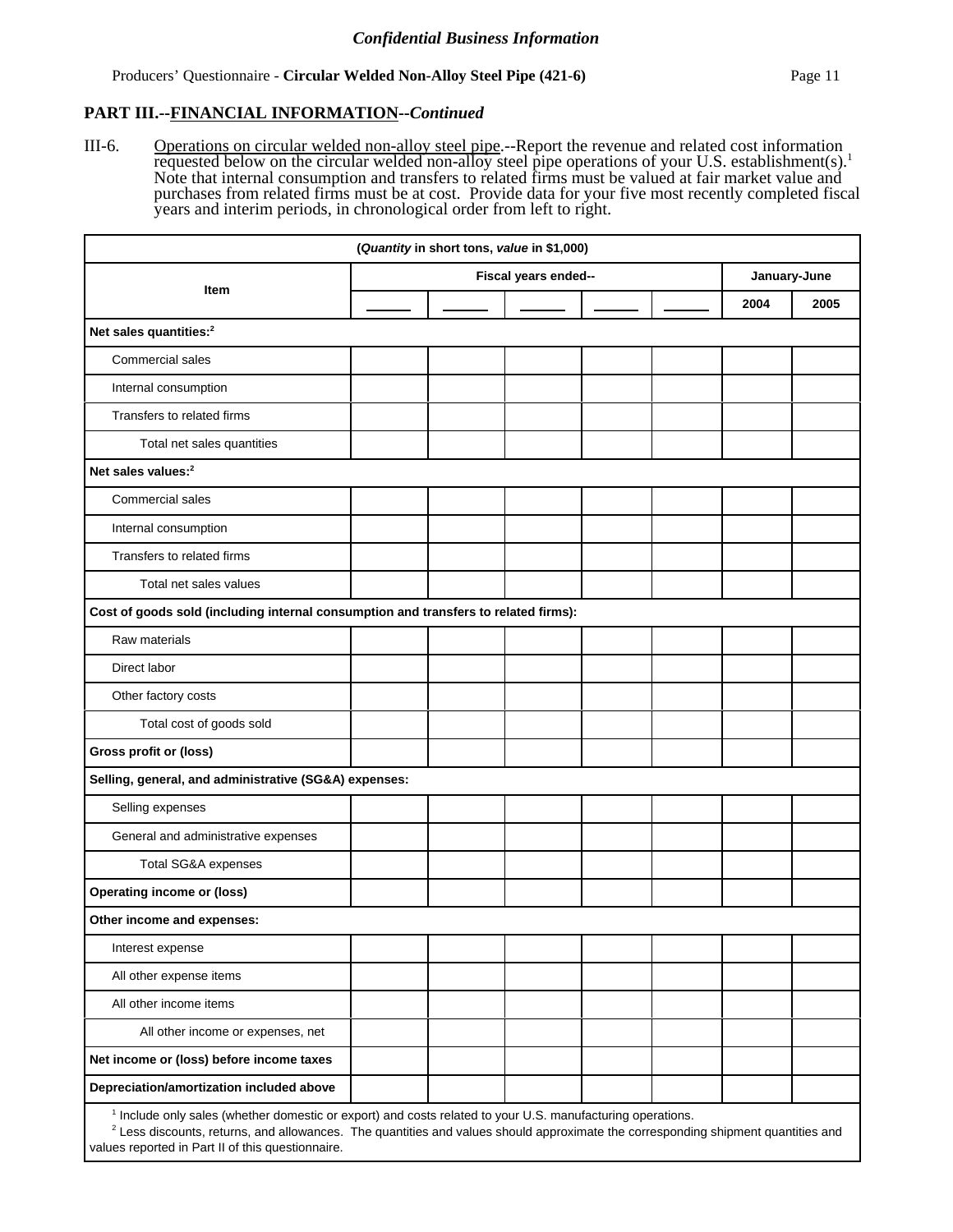Producers' Questionnaire - **Circular Welded Non-Alloy Steel Pipe (421-6)** Page 12

.

## **PART III.--FINANCIAL INFORMATION--***Continued*

III-7. **RAW MATERIALS used in your operations on circular welded non-alloy steel pipe**.–This section seeks to isolate changes in steel costs on your firm's income reported in question III-6. Report below your firm's purchases of hot-rolled sheet in coils for the specified calendar quarters.

| Period <sup>1</sup>                                                                                                                                                                                                                                                                                                                                                                                                                                                                                                       | <b>Quantity purchased</b><br>(short tons) | <b>Purchase cost</b><br>(\$1,000) | <b>Number of suppliers</b> |  |  |  |  |
|---------------------------------------------------------------------------------------------------------------------------------------------------------------------------------------------------------------------------------------------------------------------------------------------------------------------------------------------------------------------------------------------------------------------------------------------------------------------------------------------------------------------------|-------------------------------------------|-----------------------------------|----------------------------|--|--|--|--|
| 2003:<br>Jan.-Mar.                                                                                                                                                                                                                                                                                                                                                                                                                                                                                                        |                                           |                                   |                            |  |  |  |  |
| Apr.-Jun.                                                                                                                                                                                                                                                                                                                                                                                                                                                                                                                 |                                           |                                   |                            |  |  |  |  |
| Jul.-Sept.                                                                                                                                                                                                                                                                                                                                                                                                                                                                                                                |                                           |                                   |                            |  |  |  |  |
| Oct.-Dec.                                                                                                                                                                                                                                                                                                                                                                                                                                                                                                                 |                                           |                                   |                            |  |  |  |  |
| 2004:<br>Jan.-Mar.                                                                                                                                                                                                                                                                                                                                                                                                                                                                                                        |                                           |                                   |                            |  |  |  |  |
| Apr.-Jun.                                                                                                                                                                                                                                                                                                                                                                                                                                                                                                                 |                                           |                                   |                            |  |  |  |  |
| Jul.-Sept.                                                                                                                                                                                                                                                                                                                                                                                                                                                                                                                |                                           |                                   |                            |  |  |  |  |
| Oct.-Dec.                                                                                                                                                                                                                                                                                                                                                                                                                                                                                                                 |                                           |                                   |                            |  |  |  |  |
| 2005:<br>Jan.-Mar.                                                                                                                                                                                                                                                                                                                                                                                                                                                                                                        |                                           |                                   |                            |  |  |  |  |
| Apr.-Jun.                                                                                                                                                                                                                                                                                                                                                                                                                                                                                                                 |                                           |                                   |                            |  |  |  |  |
| <sup>1</sup> Please indicate the time lag between purchases shown above and raw material costs that are<br>matched to circular welded non-alloy steel pipe revenues reported in sections III-6 (e.g., raw materials are<br>purchased, received, and processed to become circular welded non-alloy steel pipe inventory, and the inventory<br>costs are matched against circular welded non-alloy steel pipe sales revenues reported in sections III-6; is this<br>time lag 1 week, 1 month, or other period, on average?) |                                           |                                   |                            |  |  |  |  |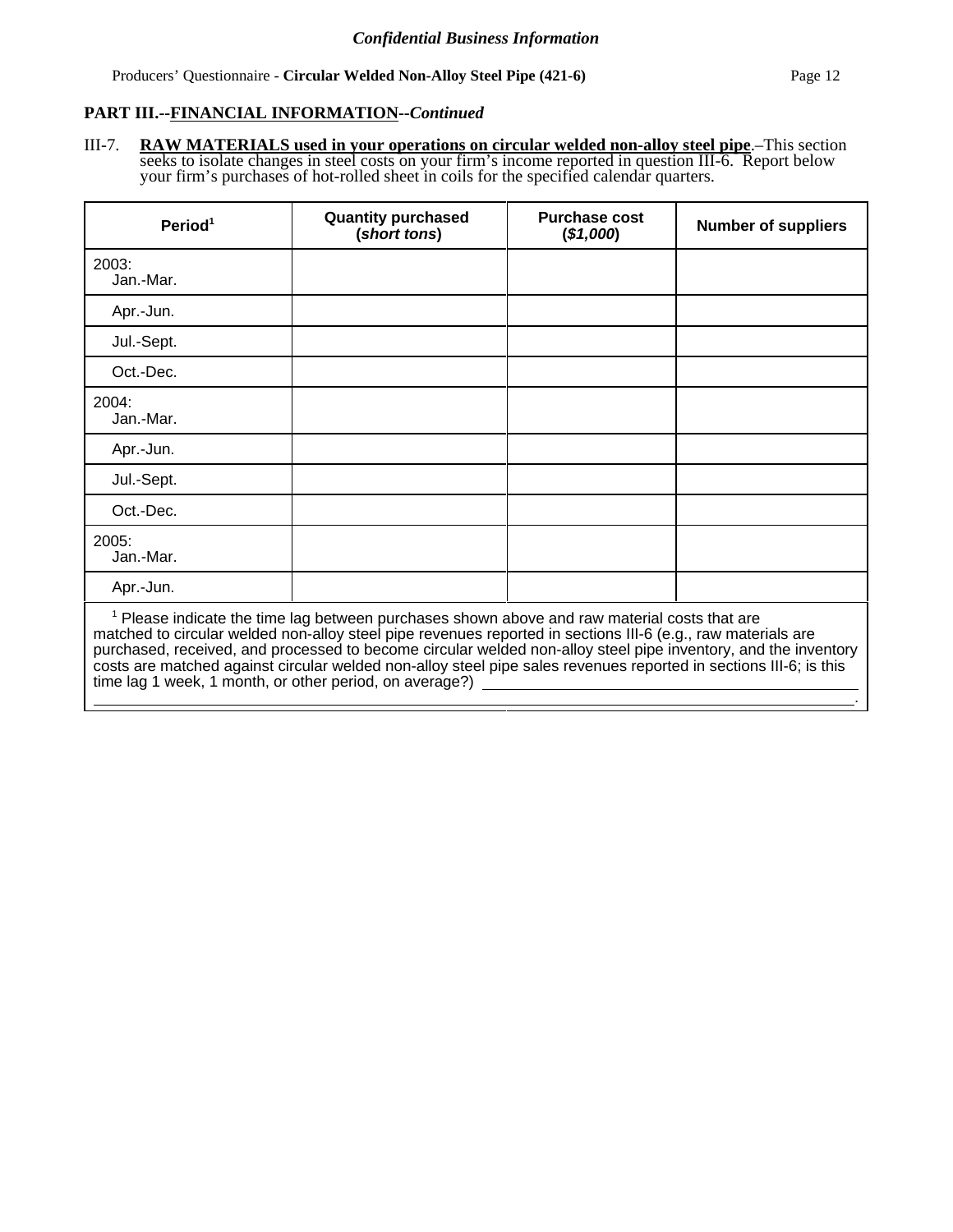## **PART III.--FINANCIAL INFORMATION--***Continued*

III-8. Capital expenditures, research and development expenditures, and asset values.--Report your firm's capital expenditures and research and development expenditures on circular welded non-alloy steel pipe, and the values of the property, plant, and equipment used in the production of circular welded non-alloy steel pipe. Provide data for your 5 most recently completed fiscal years and interim periods, in chronological order from left to right.

| (Value in \$1,000)                              |  |                      |  |              |  |      |      |  |  |
|-------------------------------------------------|--|----------------------|--|--------------|--|------|------|--|--|
| <b>Item</b>                                     |  | Fiscal years ended-- |  | January-June |  |      |      |  |  |
|                                                 |  |                      |  |              |  | 2004 | 2005 |  |  |
| <b>Capital expenditures</b>                     |  |                      |  |              |  |      |      |  |  |
| <b>Research and development</b><br>expenditures |  |                      |  |              |  |      |      |  |  |
| Property, plant, and equipment:                 |  |                      |  |              |  |      |      |  |  |
| Original cost                                   |  |                      |  |              |  |      |      |  |  |
| Book value                                      |  |                      |  |              |  |      |      |  |  |

III-9. Since January 1, 2000, has your firm experienced any actual negative effects on its return on investment or its growth, investment, ability to raise capital, existing development and production efforts (including efforts to develop a derivative or more advanced version of the product), or the scale of capital investments as a result of imports of circular welded non-alloy steel pipe from China?

 $\Box$  No  $\Box$  Yes--My firm has experienced actual negative effects as follows:

| Cancellation or rejection of expansion projects |  |
|-------------------------------------------------|--|
| Denial or rejection of investment proposal      |  |
| Reduction in the size of capital investments    |  |
| Rejection of bank loans                         |  |
| Lowering of credit rating                       |  |
| Problem related to the issue of stocks or bonds |  |
| Other (specify)                                 |  |

III-10. Does your firm anticipate any negative impact of imports of circular welded non-alloy steel pipe from China?

 $\Box$  No  $\Box$  Yes--My firm anticipates negative effects as follows: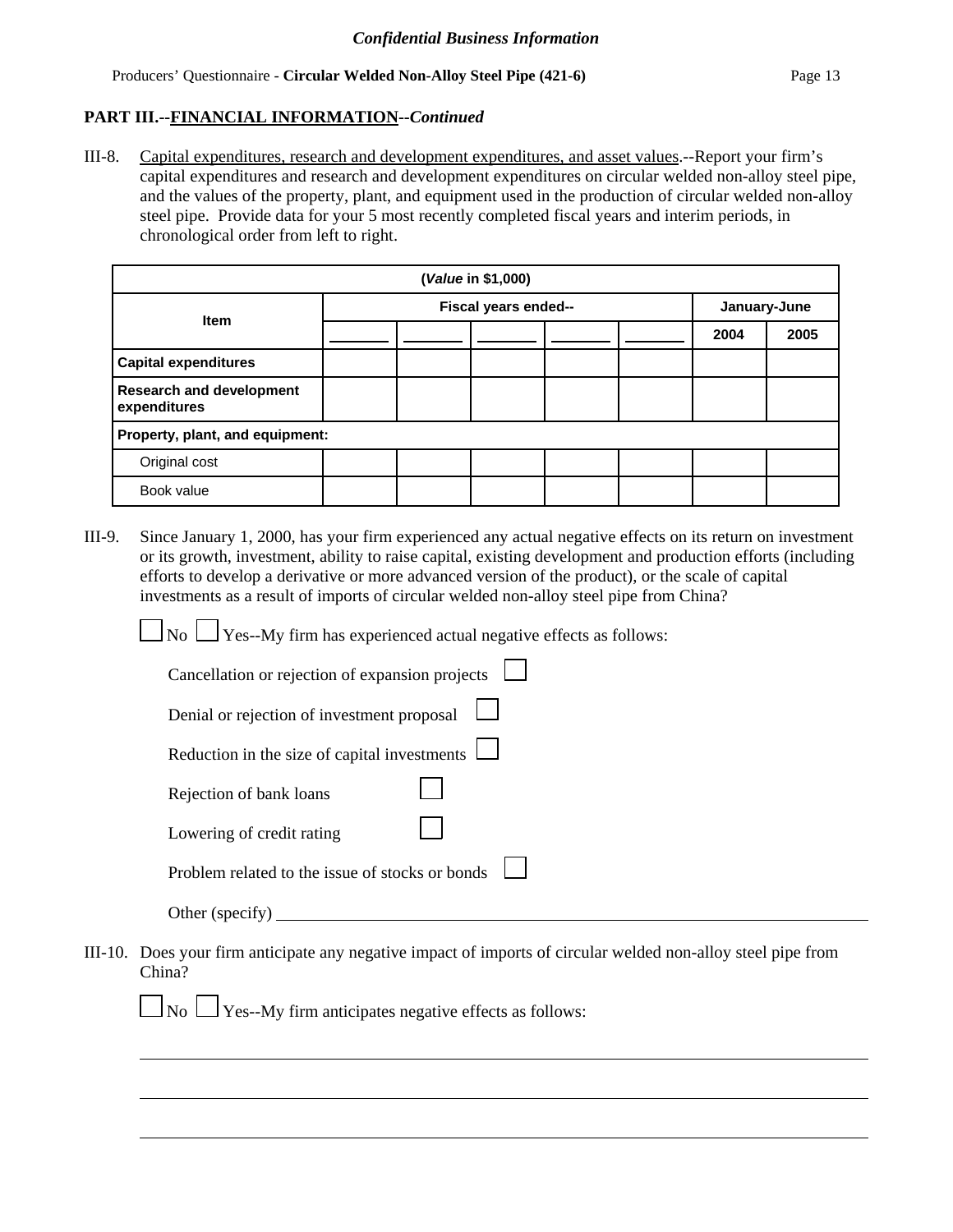## **PART III.--FINANCIAL INFORMATION--***Continued*

III-11. Asset values.--Report the total assets associated with the production, warehousing, and sale of circular welded non-alloy steel pipe. If your firm does not maintain some or all of the specific asset data in the normal course of business, please estimate it based upon some rational method (such as production, sales, or costs) that is consistent with your cost allocations in the previous question. Your finished goods inventory value should reconcile with the inventory quantity data reported in Part II. Provide data as of the end of your six most recently completed fiscal years in chronological order from left to right.

|                                                                                |      |      | (Value in \$1,000) |      |      |      |              |      |
|--------------------------------------------------------------------------------|------|------|--------------------|------|------|------|--------------|------|
| Value of                                                                       |      |      |                    |      |      |      | January-June |      |
|                                                                                | 1999 | 2000 | 2001               | 2002 | 2003 | 2004 | 2004         | 2005 |
| Assets associated with the<br>production, warehousing, and sale of<br>product: |      |      |                    |      |      |      |              |      |
| 1. Current assets:                                                             |      |      |                    |      |      |      |              |      |
| A. Cash and equivalents                                                        |      |      |                    |      |      |      |              |      |
| B. Accounts receivable, net                                                    |      |      |                    |      |      |      |              |      |
| C. Inventories (finished goods)                                                |      |      |                    |      |      |      |              |      |
| D. Inventories (raw materials and<br>work in process)                          |      |      |                    |      |      |      |              |      |
| E. Other current assets                                                        |      |      |                    |      |      |      |              |      |
| F. Total current assets (lines 1.A.<br>through 1.E.)                           |      |      |                    |      |      |      |              |      |
| 2. Long-term investments                                                       |      |      |                    |      |      |      |              |      |
| 3. Property, plant, and equipment:                                             |      |      |                    |      |      |      |              |      |
| A. Original cost of property, plant,<br>and equipment                          |      |      |                    |      |      |      |              |      |
| B. Less: Accumulated depreciation                                              |      |      |                    |      |      |      |              |      |
| C. Equals: Book value of property,<br>plant, and equipment                     |      |      |                    |      |      |      |              |      |
| 4. Other                                                                       |      |      |                    |      |      |      |              |      |
| 5. Total assets (lines $1.F., 2, 3, and 4$ )                                   |      |      |                    |      |      |      |              |      |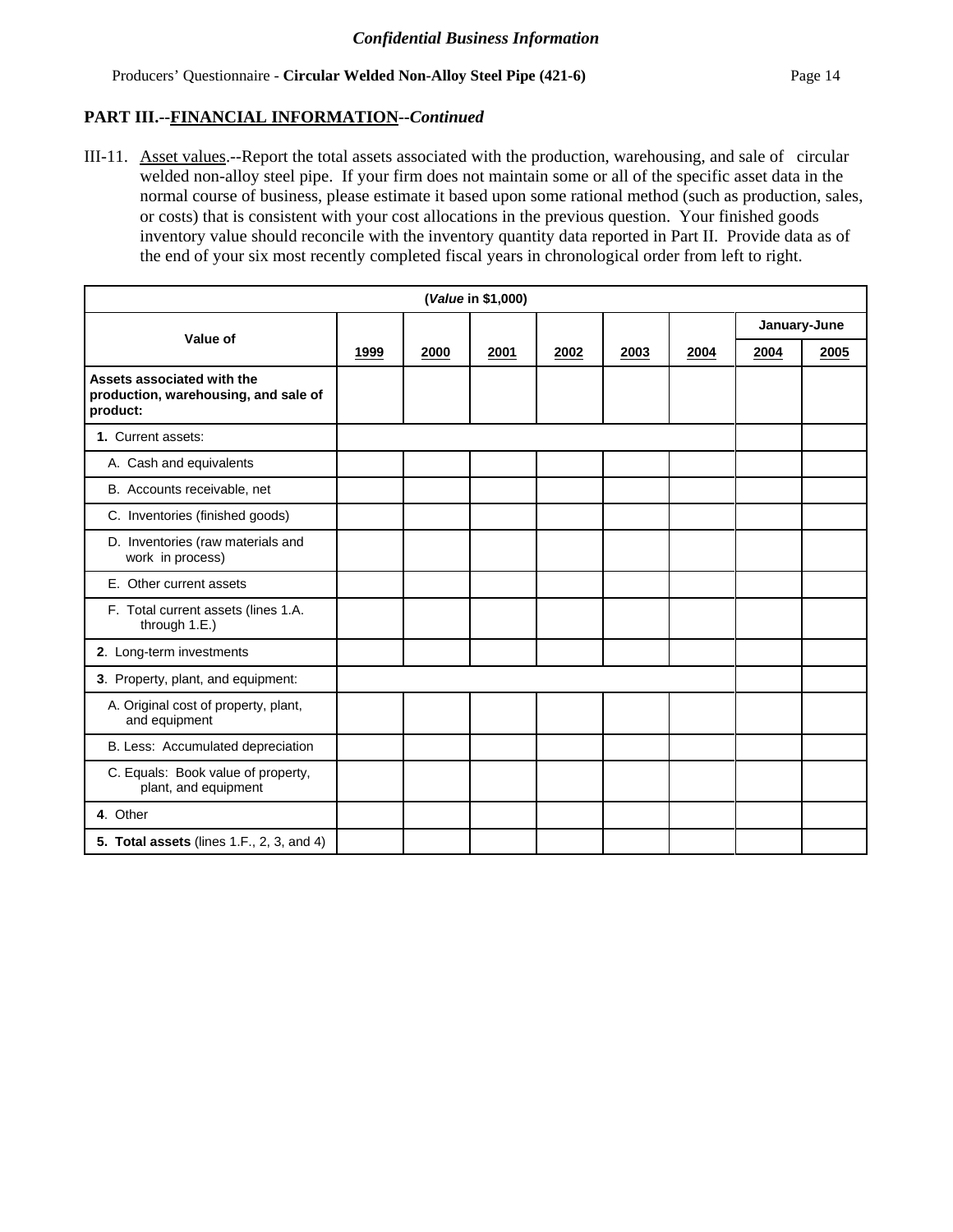# **PART IV.--PRICING AND MARKET FACTORS**

Further information on this part of the questionnaire can be obtained from Catherine DeFilippo (202-3253 or e-mail catherine.defilippo@usitc.gov).

IV-1. Who should be contacted regarding the requested pricing and related information?

Company contact:

Name and title

Phone No. **E-mail address** 

# **Section IV-A.--PRICE DATA**

This section requests quarterly price and quantity data, f.o.b. your U.S. point of shipment, concerning your firm's U.S. commercial shipments to unrelated U.S. customers of the following circular welded nonalloy steel pipe products during January 2000-June 2005:

*Product 1.***–**ASTM A-53 schedule 40 black plain-end, with nominal outside diameter of 2-4 inches inclusive.

*Product 2.***–**ASTM A-53 schedule 40 galvanized plain-end, with nominal outside diameter of 2-4 inches inclusive.

*Product 3.***–**ASTM A-53 schedule 40 black plain-end, with nominal outside diameter of 6-8 inches inclusive.

*Product 4.***–**Galvanized fence tube, with nominal outside diameter of 1 3/8 - 2 3/8 inches inclusive, and wall thickness of 0.055-0.075 inch.

**Please note that total dollar values should be f.o.b., U.S. point of shipment and should not include U.S.-inland transportation costs. Total dollar values should reflect the FINAL NET amount paid to you (i.e., should be net of all deductions for discounts or rebates).**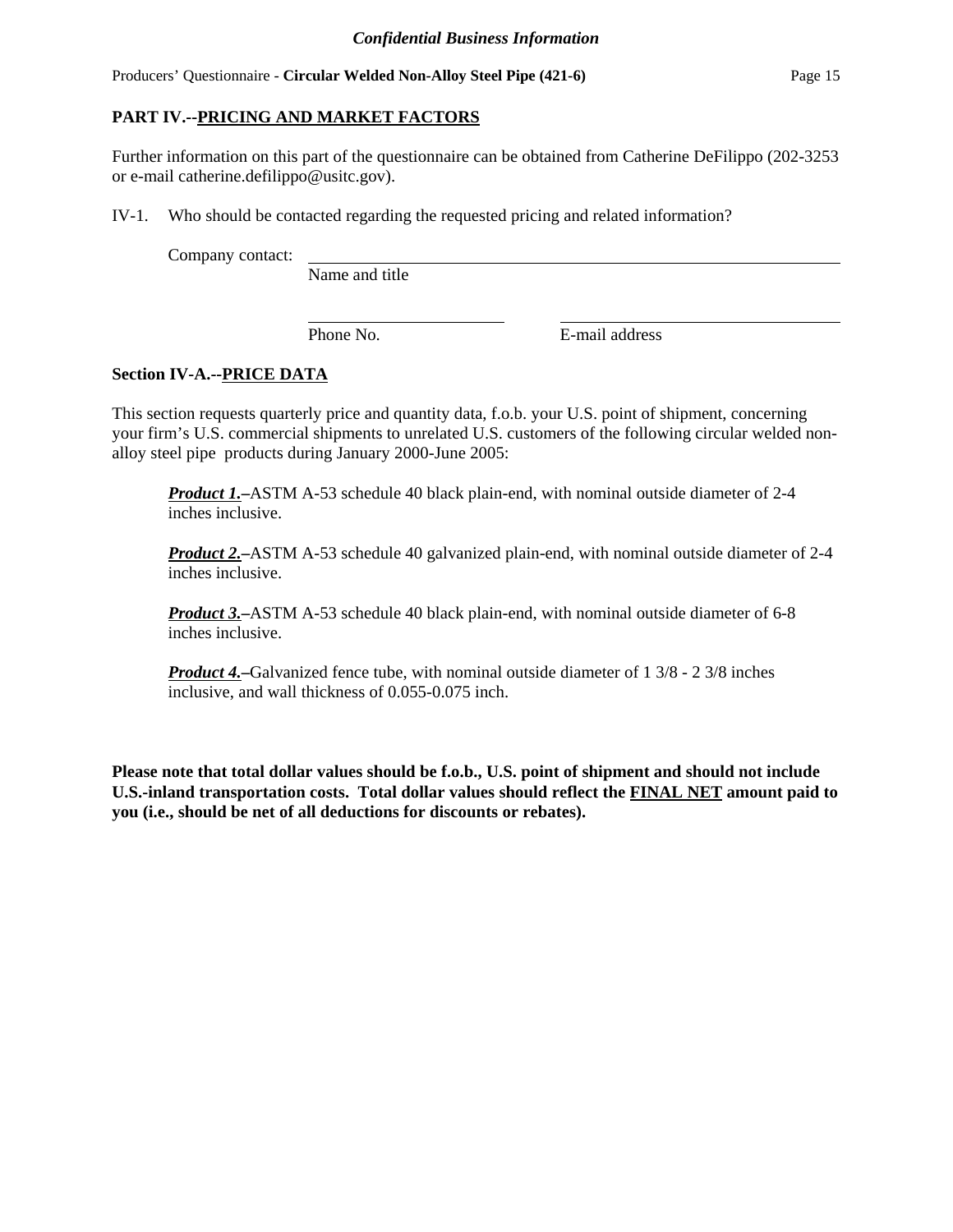## **PART IV.--PRICING AND RELATED INFORMATION--***Continued*

## **Section IV-A.--PRICE DATA--***Continued*

**COPY THIS PAGE AS NECESSARY.** Complete a separate page for each of the specified products produced and sold by your firm.

**Product 1** Product 2 Product 3 Product 4 ■

| (Quantity in short tons, value in dollars)                                                                                                                                                               |          |              |
|----------------------------------------------------------------------------------------------------------------------------------------------------------------------------------------------------------|----------|--------------|
| <b>Period of shipment</b>                                                                                                                                                                                | Quantity | F.o.b. value |
| 2000:                                                                                                                                                                                                    |          |              |
| January-March                                                                                                                                                                                            |          |              |
| April-June                                                                                                                                                                                               |          |              |
| July-September                                                                                                                                                                                           |          |              |
| October-December                                                                                                                                                                                         |          |              |
| 2001:                                                                                                                                                                                                    |          |              |
| January-March                                                                                                                                                                                            |          |              |
| April-June                                                                                                                                                                                               |          |              |
| July-September                                                                                                                                                                                           |          |              |
| October-December                                                                                                                                                                                         |          |              |
| 2002:                                                                                                                                                                                                    |          |              |
| January-March                                                                                                                                                                                            |          |              |
| April-June                                                                                                                                                                                               |          |              |
| July-September                                                                                                                                                                                           |          |              |
| October-December                                                                                                                                                                                         |          |              |
| 2003:                                                                                                                                                                                                    |          |              |
| January-March                                                                                                                                                                                            |          |              |
| April-June                                                                                                                                                                                               |          |              |
| July-September                                                                                                                                                                                           |          |              |
| October-December                                                                                                                                                                                         |          |              |
| 2004:                                                                                                                                                                                                    |          |              |
| January-March                                                                                                                                                                                            |          |              |
| April-June                                                                                                                                                                                               |          |              |
| July-September                                                                                                                                                                                           |          |              |
| October-December                                                                                                                                                                                         |          |              |
| 2005:                                                                                                                                                                                                    |          |              |
| January-March                                                                                                                                                                                            |          |              |
| April-June                                                                                                                                                                                               |          |              |
| <sup>1</sup> If your product does not exactly meet the product specifications but is competitive with the specified circular<br>welded non-alloy steel pipe unit, provide a description of your product: |          |              |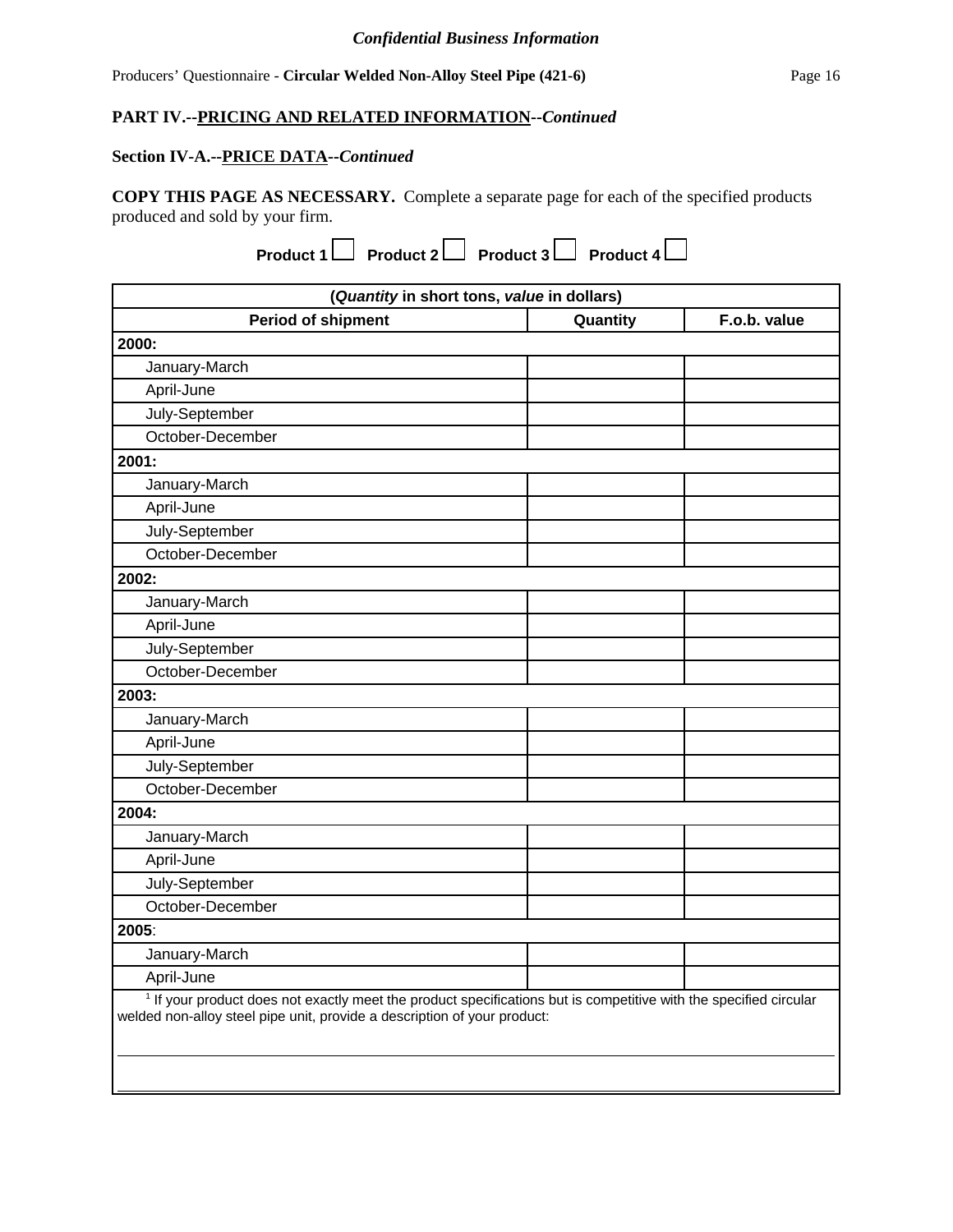#### **Section IV-B.--PRICE-RELATED QUESTIONS**

IV-B-1. Please describe how your firm determines the prices that it charges for sales of circular welded non-alloy steel pipe (transaction by transaction negotiation, contracts for multiple shipments, set price lists, etc.). If your firm issues price lists, please include a copy of a recent price list with your submission. If your price list is large, please submit sample pages. IV-B-2. Please describe your firm's discount policy (quantity discounts, annual total volume discounts, etc.). IV-B-3. What are your firm's typical sales terms for its U.S.-produced circular welded non-alloy steel pipe (e.g., 2/10 net 30 days)? On what basis are your prices of domestic circular welded non-alloy steel pipe usually quoted (e.g., f.o.b. warehouse, or delivered)? IV-B-4. Approximately what percentage of your firm's sales of its U.S.-produced circular welded nonalloy steel pipe are on a contract ( percent) vs. spot sales ( percent) basis? If you sell on a contract basis, please answer the following questions with respect to provisions of a typical contract. (a) What is the average duration of a contract? (b) How frequently are contracts renegotiated? (c) Does the contract fix quantity, price, or both? (d) Does the contract have a meet or release provision? (e) What are the standard quantity requirements, if any? (f) What is the price premium for sub-minimum shipments? percent IV-B-5. What is the average lead time between a customer's order and the date of delivery for your firm's sales of circular welded non-alloy steel pipe?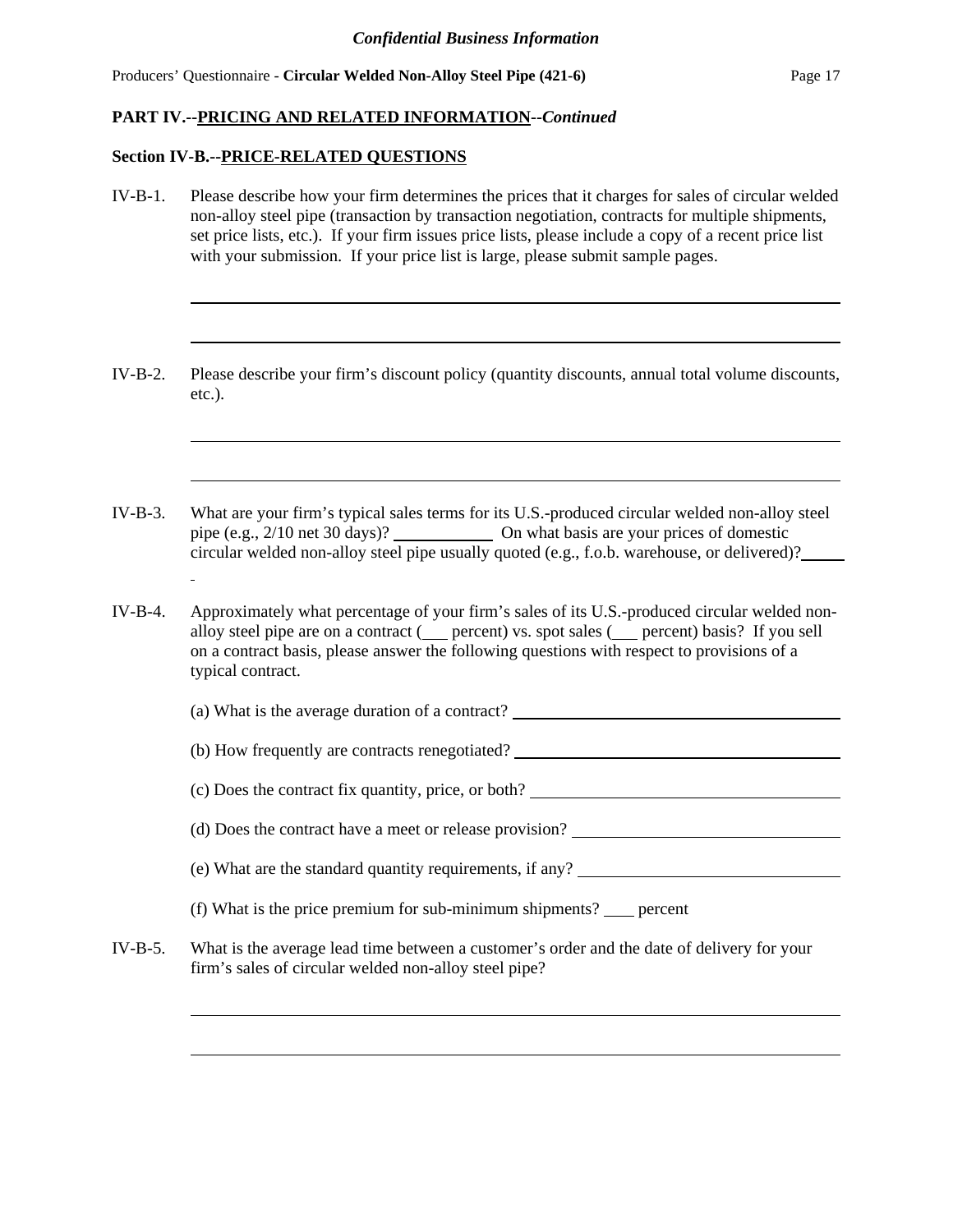#### **Section IV-B.--PRICE-RELATED QUESTIONS--***Continued*

IV-B-6. What is the approximate percentage of the total delivered value of circular welded non-alloy steel pipe that is accounted for by U.S. inland transportation costs? percent. Who generally arranges the transportation to your customers' locations? Your firm \_\_\_\_ or purchaser \_\_\_\_ (check one).

> What proportion of your sales occur within 100 miles of your storage or production facility? percent

101 to 1,000 miles? \_\_\_\_\_\_ percent

More than 1,000 miles? \_\_\_\_\_ percent.

- IV-B-7. What is the geographic market area in the United States served by your firm's circular welded non-alloy steel pipe?
- IV-B-8. What other products may be substitutes for circular welded non-alloy steel pipe?

IV-B-9. How has the demand within the United States (and outside the United States if known) for circular welded non-alloy steel pipe changed since January 1, 2000? What were the principal factors affecting changes in demand?

IV-B-10. Have there been any significant changes in the product range or marketing of circular welded non-alloy steel pipe in the past 5 years?

 $\Box$  Yes--Please describe.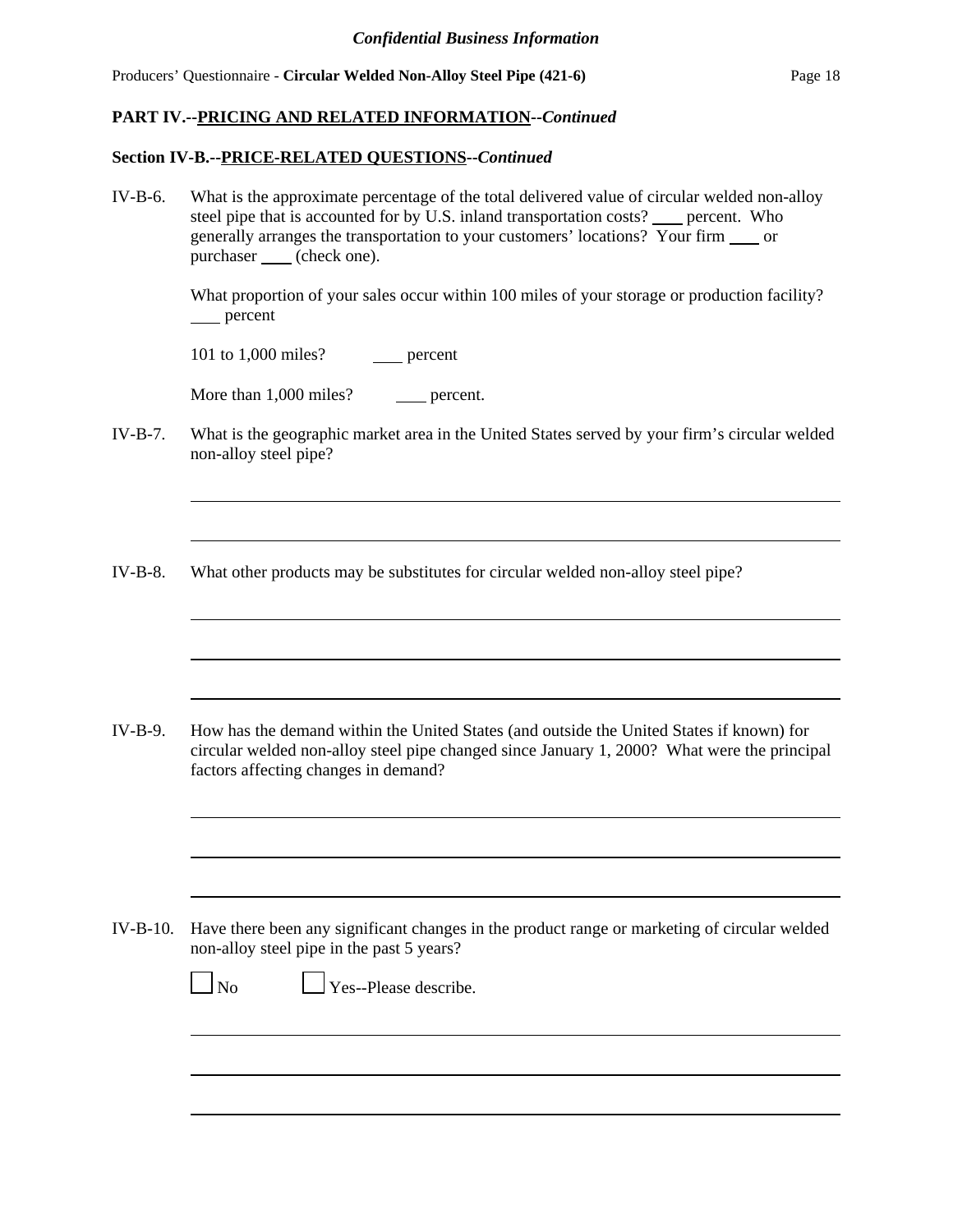# **Section IV-B.--PRICE-RELATED QUESTIONS--***Continued*

| $IV-B-11.$ | a) Do the U.S. firms to which you sell circular welded non-alloy steel pipe require that your<br>firm be qualified before they will purchase circular welded non-alloy steel pipe from you? If<br>yes, please describe, in detail, the qualification process. Include in your description the steps<br>required, the time of the process, the type of unit involved, and the types of customers (end<br>user, distributor, etc.) that require qualification. |  |  |  |  |  |  |
|------------|--------------------------------------------------------------------------------------------------------------------------------------------------------------------------------------------------------------------------------------------------------------------------------------------------------------------------------------------------------------------------------------------------------------------------------------------------------------|--|--|--|--|--|--|
|            | b) Since January 1, 2000, has your firm ever failed to qualify to supply circular welded non-<br>alloy steel pipe to a U.S. customer? Yes ______ No _____. If yes, please give the date, customer<br>name, type of circular welded non-alloy steel pipe unit(s), and the reason for the failure to<br>qualify.                                                                                                                                               |  |  |  |  |  |  |
| IV-B-12.   | Does your firm sell circular welded non-alloy steel pipe over the internet?<br>$\log$<br>Yes-Please describe, noting the estimated percentage of your firm's total<br>sales of circular welded non-alloy steel pipe in 2004 accounted for<br>by internet sales.                                                                                                                                                                                              |  |  |  |  |  |  |
| $IV-B-13.$ | Are the U.S.-produced and imported circular welded non-alloy steel pipe from China used<br>interchangeably (i.e., can they physically be used in the same applications)?<br>No--Please explain.<br>Yes                                                                                                                                                                                                                                                       |  |  |  |  |  |  |
| IV-B-14.   | Are the U.S.-produced and <b>NONSUBJECT</b> imported circular welded non-alloy steel pipe (i.e.,<br>products imported from countries other than China) generally used interchangeably?<br>No--Please explain, by country.<br>Yes                                                                                                                                                                                                                             |  |  |  |  |  |  |
|            |                                                                                                                                                                                                                                                                                                                                                                                                                                                              |  |  |  |  |  |  |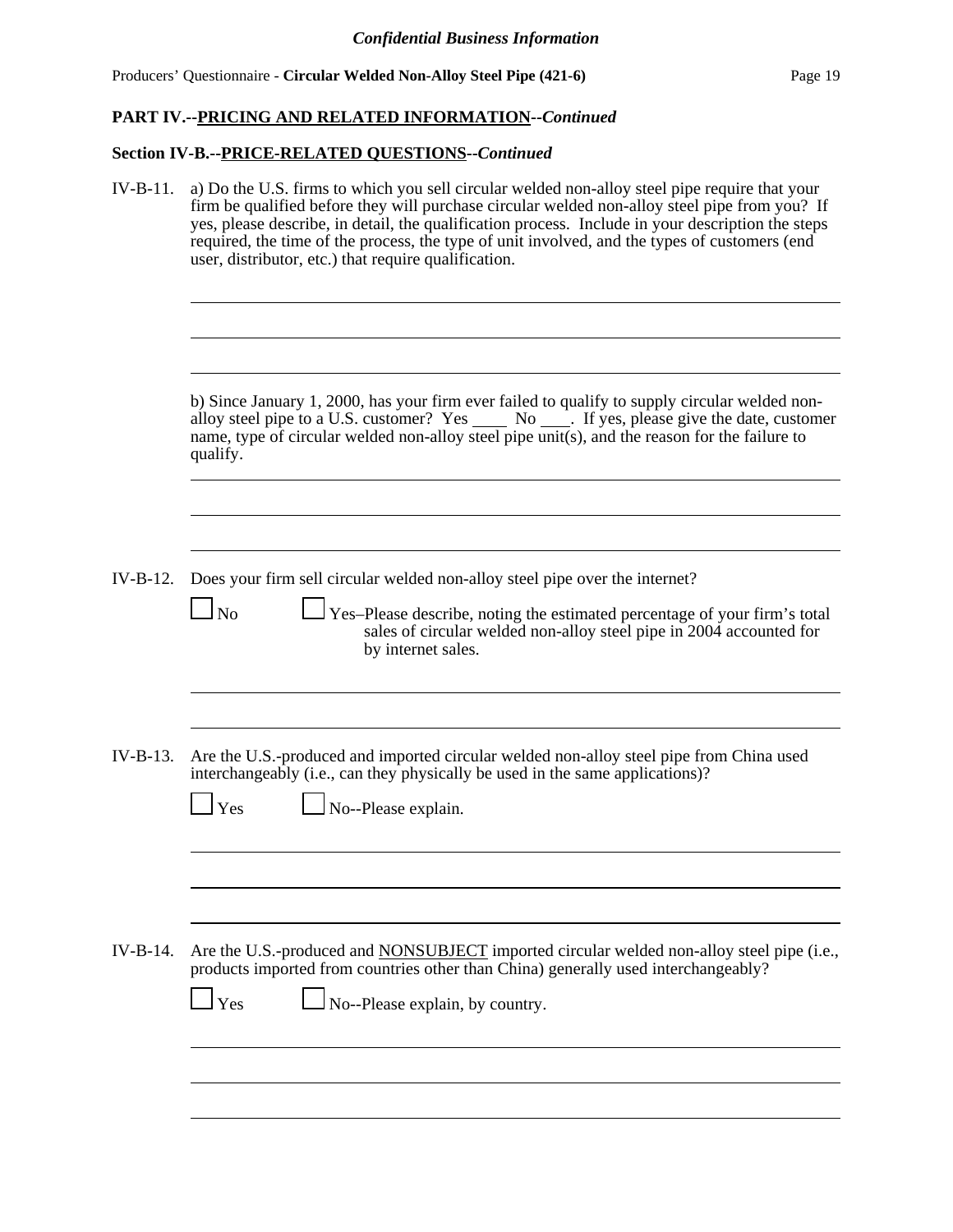# **PART IV.--PRICING AND RELATED INFORMATION--***Continued*

# **Section IV-B.--PRICE-RELATED QUESTIONS--***Continued*

| $IV-B-15.$ | Are NONSUBJECT imported circular welded non-alloy steel pipe and imported circular<br>welded non-alloy steel pipe from China used interchangeably?                                                                                                                                                                                                                                                                                                                                                                                               |  |  |  |  |  |  |
|------------|--------------------------------------------------------------------------------------------------------------------------------------------------------------------------------------------------------------------------------------------------------------------------------------------------------------------------------------------------------------------------------------------------------------------------------------------------------------------------------------------------------------------------------------------------|--|--|--|--|--|--|
|            | No--Please explain, by country.<br>Yes                                                                                                                                                                                                                                                                                                                                                                                                                                                                                                           |  |  |  |  |  |  |
| $IV-B-16.$ | Are there any differences in product characteristics or sales conditions between U.S.-produced<br>circular welded non-alloy steel pipe and circular welded non-alloy steel pipe imported from<br>China that are a significant factor in your firm's sales of circular welded non-alloy steel pipe?<br><b>No</b><br>Yes--Please describe any such advantages or disadvantages of the<br>domestic products vis-a-vis the imported products (e.g., quality,<br>availability, transportation network, product range, technical support,<br>$etc.$ ). |  |  |  |  |  |  |
| $IV-B-17.$ | Are there any differences in product characteristics or sales conditions between U.S.-produced                                                                                                                                                                                                                                                                                                                                                                                                                                                   |  |  |  |  |  |  |
|            | circular welded non-alloy steel pipe and <b>NONSUBJECT</b> imported circular welded non-alloy<br>steel pipe that are a significant factor in your firm's sales of circular welded non-alloy steel<br>pipe?<br><b>No</b><br>Yes--Please describe any such advantages or disadvantages of the<br>domestic products vis-a-vis the nonsubject imported products, by<br>country of origin.                                                                                                                                                            |  |  |  |  |  |  |
|            |                                                                                                                                                                                                                                                                                                                                                                                                                                                                                                                                                  |  |  |  |  |  |  |
| $IV-B-18.$ | Are there any differences in product characteristics or sales conditions between<br>NONSUBJECT imported circular welded non-alloy steel pipe and imported circular welded<br>non-alloy steel pipe from China that are a significant factor in your firm's sales of circular<br>welded non-alloy steel pipe?<br>N <sub>o</sub>                                                                                                                                                                                                                    |  |  |  |  |  |  |
|            | Yes--Please describe, by country, any such advantages or disadvantages<br>of the nonsubject imported products vis-a-vis the imported products<br>from China.                                                                                                                                                                                                                                                                                                                                                                                     |  |  |  |  |  |  |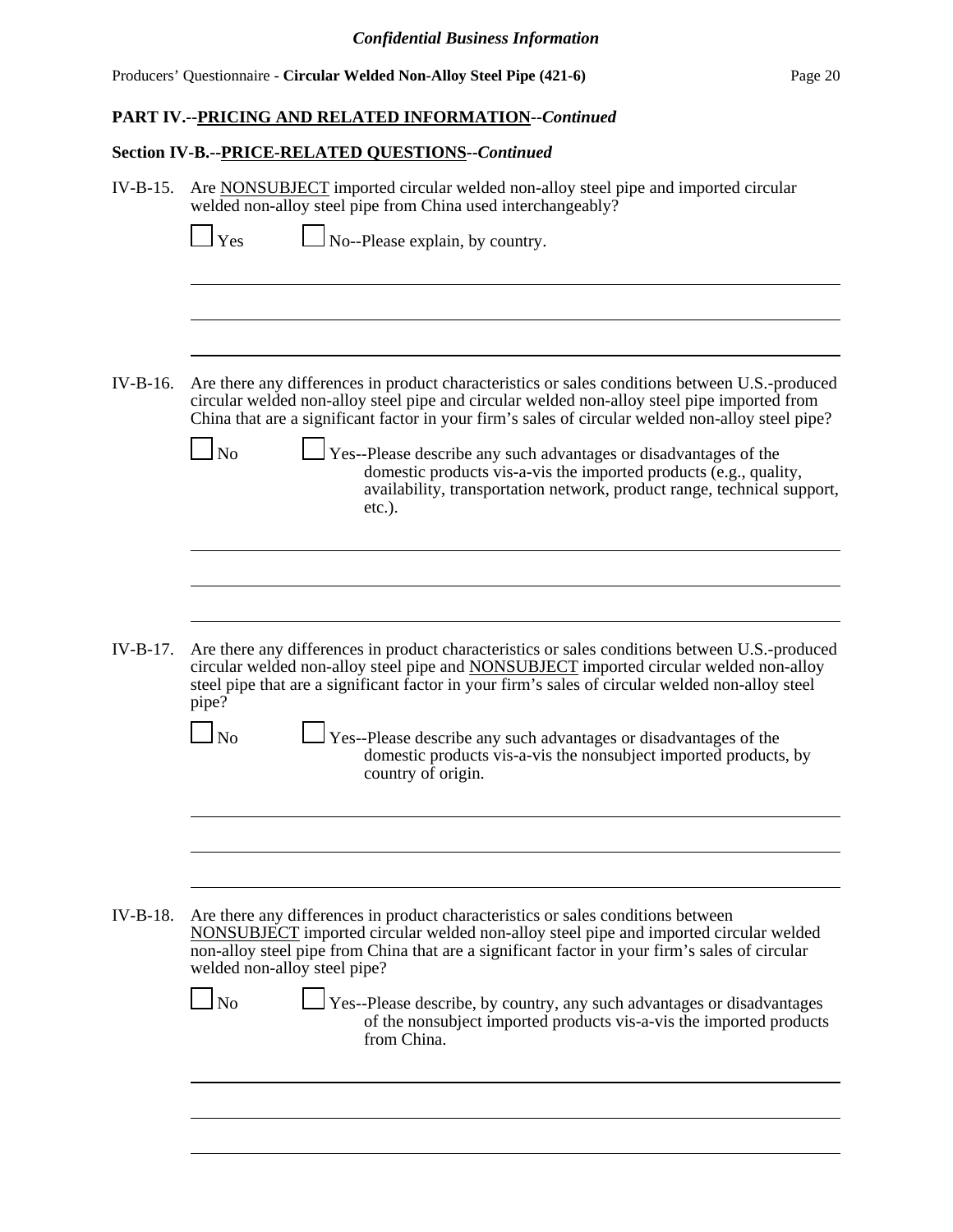## **Section IV-C.--CUSTOMER IDENTIFICATION**

Please identify below the names and addresses of your firm's 10 largest customers for circular welded non-alloy steel pipe during 2000-2004. Please also provide the name and telephone number of a contact person and the share of the quantity of your firm's total shipments of circular welded non-alloy steel pipe that each of these customers accounted for in 2004.

| No.                     | <b>Customer's name</b> | Street address (not<br>P.O. box), state, and<br>zip code | <b>Contact person</b> | Area code<br>and<br>telephone<br>number | <b>Share</b><br>of 2004<br>sales<br>(%) |
|-------------------------|------------------------|----------------------------------------------------------|-----------------------|-----------------------------------------|-----------------------------------------|
| $\mathbf{1}$            |                        |                                                          |                       |                                         |                                         |
| $\mathbf{2}$            |                        |                                                          |                       |                                         |                                         |
| $\mathbf{3}$            |                        |                                                          |                       |                                         |                                         |
| $\overline{\mathbf{4}}$ |                        |                                                          |                       |                                         |                                         |
| $5\phantom{a}$          |                        |                                                          |                       |                                         |                                         |
| $6\phantom{a}$          |                        |                                                          |                       |                                         |                                         |
| $\overline{7}$          |                        |                                                          |                       |                                         |                                         |
| $\bf 8$                 |                        |                                                          |                       |                                         |                                         |
| $\boldsymbol{9}$        |                        |                                                          |                       |                                         |                                         |
| 10                      |                        |                                                          |                       |                                         |                                         |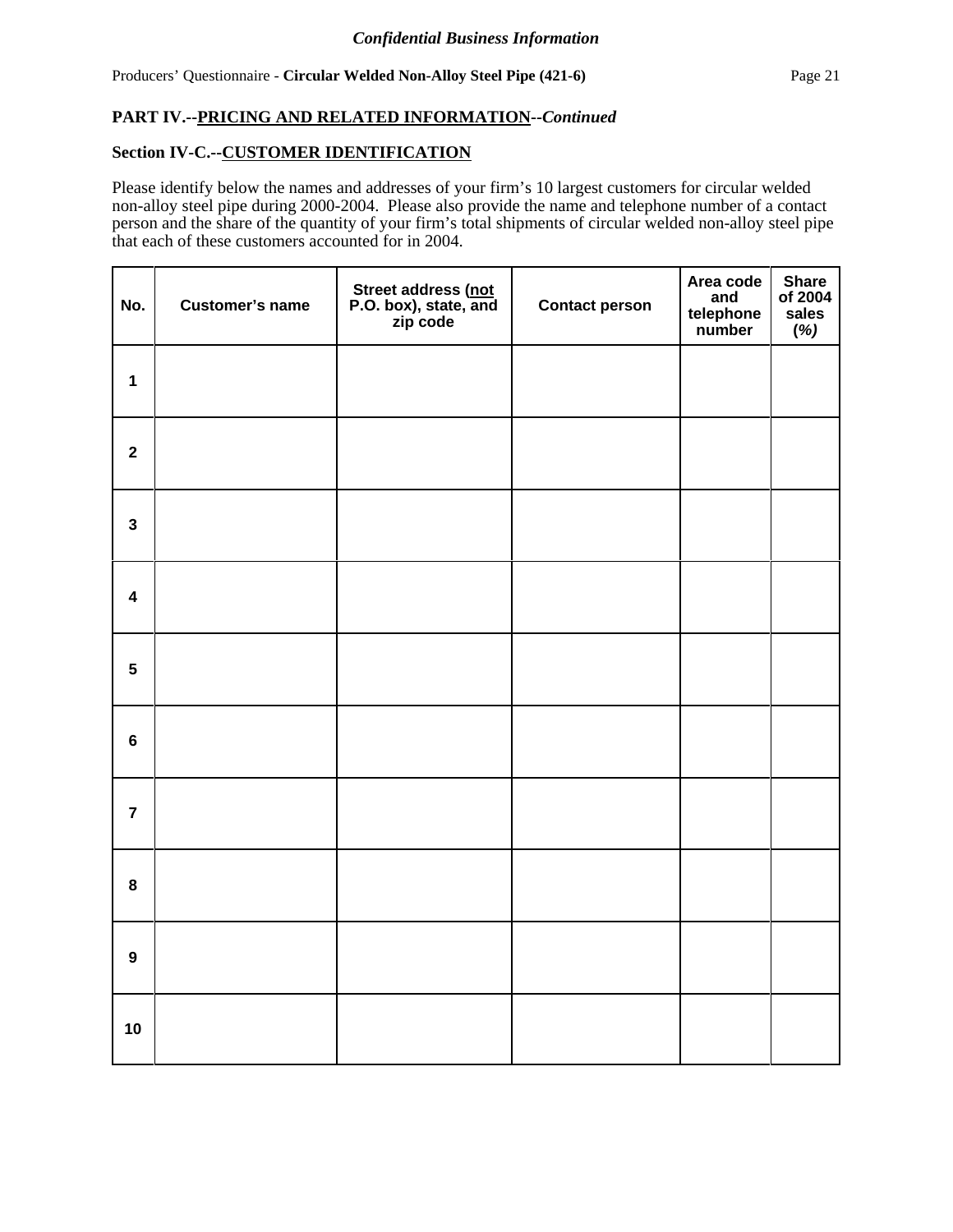#### Producers' Questionnaire - **Circular Welded Non-Alloy Steel Pipe (421-6)** Page 22

## **PART IV.--PRICING AND RELATED INFORMATION--***Continued*

#### **Section IV-D.--COMPETITION FROM IMPORTS--LOST REVENUES**

**Since January 1, 2000:** To avoid losing sales to competitors selling circular welded non-alloy steel pipe from China, did your firm:

| Reduce prices                       | $\Box$ Yes | N <sub>0</sub>     |
|-------------------------------------|------------|--------------------|
| Roll back announced price increases | $\Box$ Yes | $\vert$ $\vert$ No |

If yes, please furnish as much of the following information as possible for each affected transaction. Document such allegations of lost revenues whenever possible (documentation could include copies of invoices, sales reports, or letters from customers). **Please note that the Commission may contact the firms named to verify the allegations reported**.

Customer name, contact person, phone and fax numbers Specific circular welded non-alloy steel pipe product(s) involved Date of your initial price quotation Quantity involved Your initial *rejected* price quotation (total delivered value) Your *accepted* price quotation (total delivered value) The country of origin of the competing imported circular welded non-alloy steel pipe

The competing price quotation of the imported circular welded non-alloy steel pipe (total delivered value)

| Customer name,<br>contact person,<br>phone and fax<br>numbers | <b>Product</b> | <b>Date</b><br>οf<br>quote | Quantity<br>(short<br>tons) | <b>Initial</b><br>rejected<br>U.S. price<br>(total value--<br>dollars) | <b>Accepted</b><br>U.S. price<br>(total<br>value--<br>dollars) | Country<br>of origin | <b>Competing</b><br>import price<br>(total value--<br>dollars) |
|---------------------------------------------------------------|----------------|----------------------------|-----------------------------|------------------------------------------------------------------------|----------------------------------------------------------------|----------------------|----------------------------------------------------------------|
|                                                               |                |                            |                             |                                                                        |                                                                |                      |                                                                |
|                                                               |                |                            |                             |                                                                        |                                                                |                      |                                                                |
|                                                               |                |                            |                             |                                                                        |                                                                |                      |                                                                |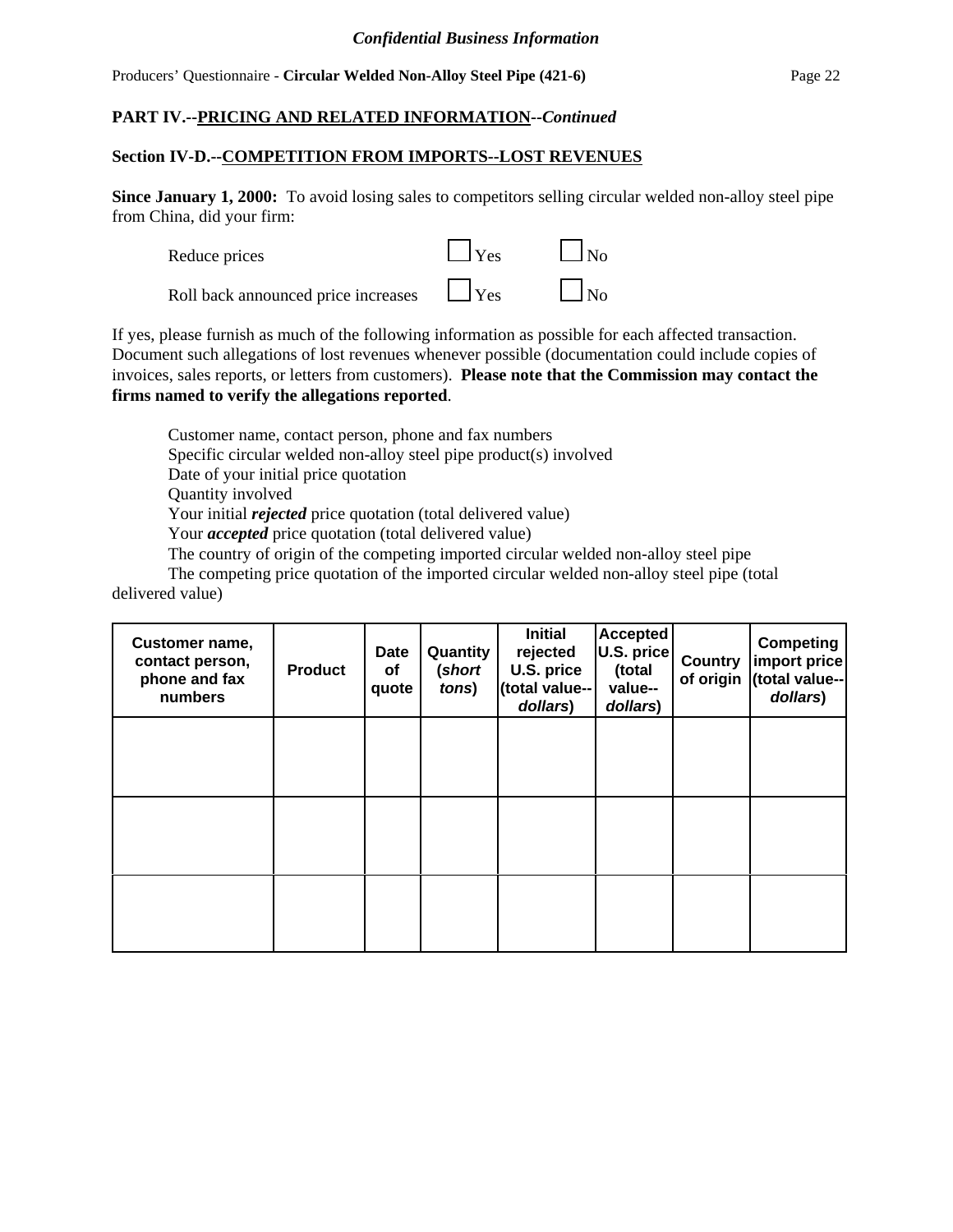## **PART IV.--PRICING AND RELATED INFORMATION--***Continued*

#### **Section IV-E.--COMPETITION FROM IMPORTS--LOST SALES**

**Since January 1, 2000**: Did your firm lose sales of circular welded non-alloy steel pipe to imports of these products from China?



If yes, please furnish as much of the following information as possible for each affected transaction. Document such allegations of lost sales whenever possible (documentation could include copies of invoices, sales reports, or letters from customers). **Please note that the Commission may contact the firms named to verify the allegations reported**.

Customer name, contact person, phone and fax numbers Specific circular welded non-alloy steel pipe product(s) involved Date of your price quotation Quantity involved Your rejected price quotation (total delivered value) The country of origin of the competing imported circular welded non-alloy steel pipe The accepted price quotation of the imported circular welded non-alloy steel pipe (total delivered

value)

| Customer name,<br>contact person,<br>phone and fax<br>numbers | <b>Product</b> | <b>Date</b><br>of<br>quote | Quantity<br>(short<br>tons) | Rejected U.S.<br>price (total<br>value--<br>dollars) | <b>Country of</b><br>origin | <b>Accepted</b><br>import price<br>(total value--<br>dollars) |
|---------------------------------------------------------------|----------------|----------------------------|-----------------------------|------------------------------------------------------|-----------------------------|---------------------------------------------------------------|
|                                                               |                |                            |                             |                                                      |                             |                                                               |
|                                                               |                |                            |                             |                                                      |                             |                                                               |
|                                                               |                |                            |                             |                                                      |                             |                                                               |
|                                                               |                |                            |                             |                                                      |                             |                                                               |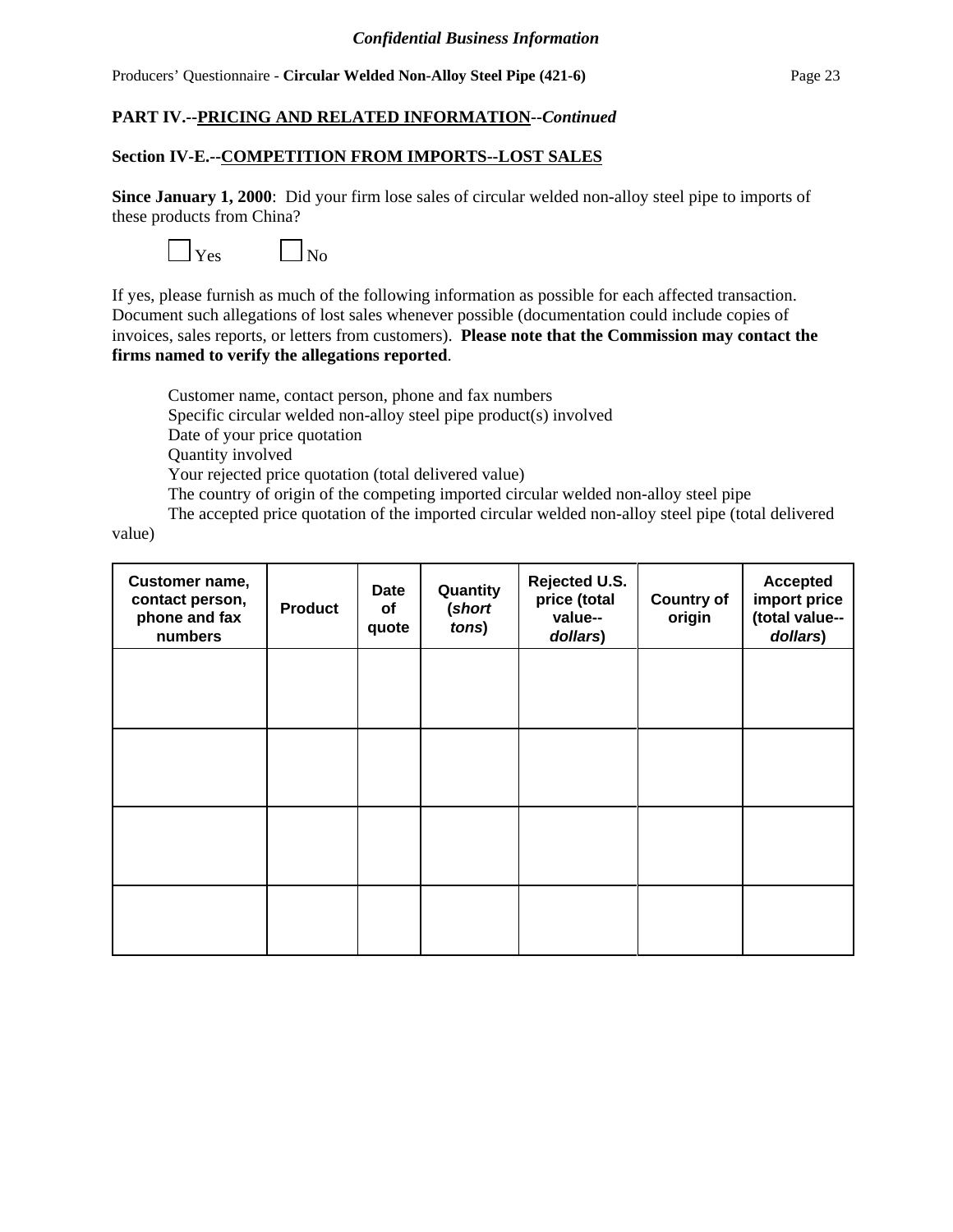# **PART V.--COMPETITIVE EFFORTS AND ADJUSTMENTS IF RELIEF WERE TO BE GRANTED**

Further information on this part of the questionnaire can be obtained from Fred Ruggles (202-205-3187; e-mail fred.ruggles@usitc.gov).

V-1. Who should be contacted regarding the information requested in part V?

Company contact:

Name and title

Phone No. **E-mail address** 

V-2. Since January 1, 2000, has your firm undertaken any efforts to compete more effectively in the U.S. market for circular welded non-alloy steel pipe? Such efforts might include any of the following: investments, cost reductions with existing equipment, diversifications/expansions, new products or new applications for existing products, organizational changes, changes in production practices, marketing changes in U.S. and foreign markets, and/or other efforts.



No Yes--Describe, as indicated below:

(1) the type(s) of effort(s) that have been made by your firm and/or its workers since January 1, 2000 to compete more effectively,  $(2)$  the period (month(s) and year(s)) in which the effort was made, (3) the total expenditure involved (in thousands of dollars), and (4) the effectiveness of your efforts, including any competitive advantage acquired (i.e., increased production, cost reduction, quality improvement, increased market share or sales, etc.). Attach additional pages if necessary. If you feel that any of these efforts have been made primarily to compete with sales of circular welded non-alloy steel pipe from China, please indicate this with an asterisk and give the reasons to support your beliefs.

| <b>EFFORTS TO COMPETE</b> | <b>PERIOD</b> | <b>EXPENSE</b><br>(\$1,000) | <b>EFFECTIVENESS OF</b><br><b>EFFORTS/COMPETITIVE</b><br><b>ADVANTAGE ACQUIRED</b> |
|---------------------------|---------------|-----------------------------|------------------------------------------------------------------------------------|
|                           |               |                             |                                                                                    |
|                           |               |                             |                                                                                    |
|                           |               |                             |                                                                                    |
|                           |               |                             |                                                                                    |
|                           |               |                             |                                                                                    |
|                           |               |                             |                                                                                    |
|                           |               |                             |                                                                                    |
|                           |               |                             |                                                                                    |
|                           |               |                             |                                                                                    |
|                           |               |                             |                                                                                    |
|                           |               |                             |                                                                                    |